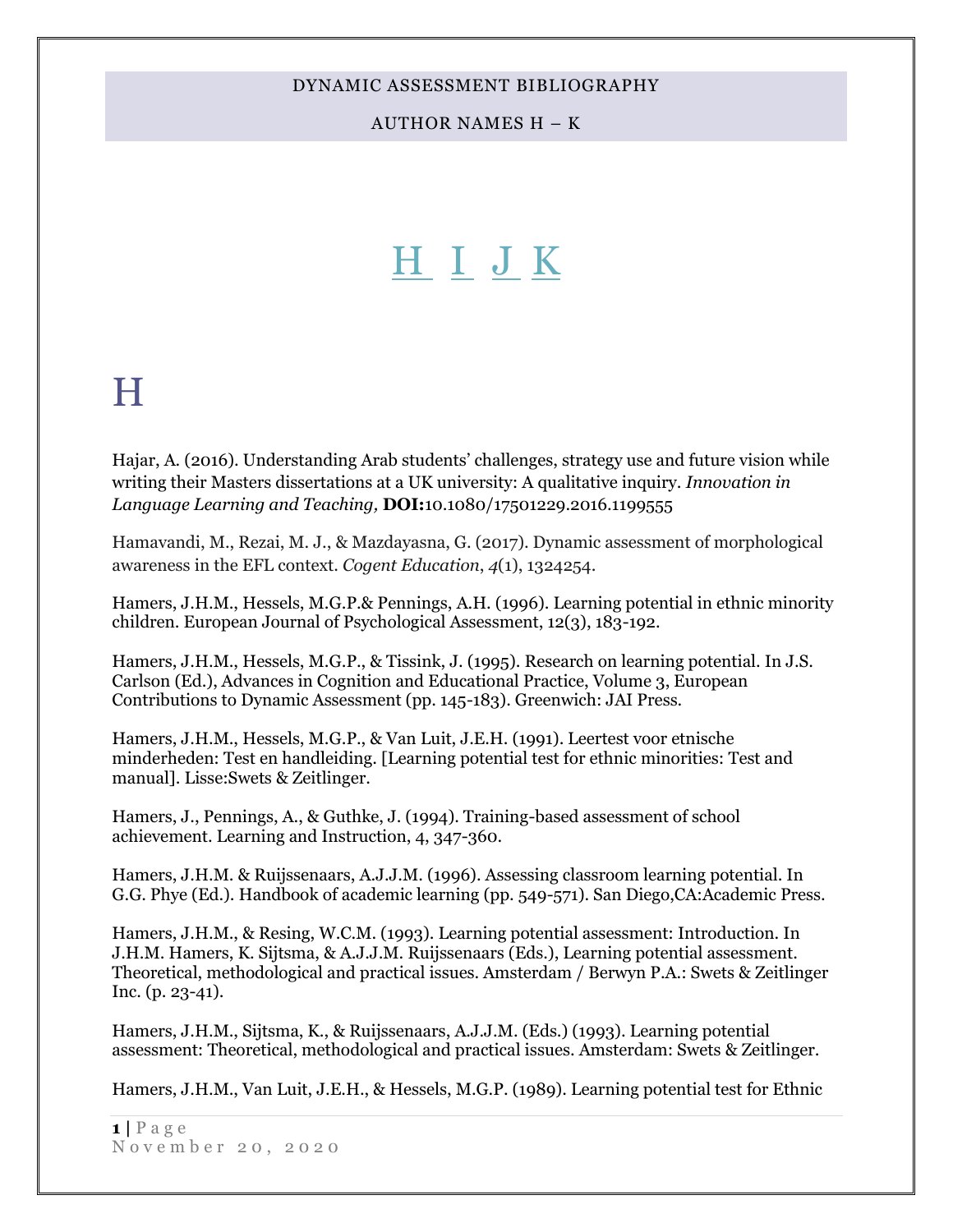### AUTHOR NAMES H – K

Minorities: Final Report Part A [Leertest voor Etnische Minderheden: Eindrapport Deel A]. Utrecht: ISOR, Rijksuniversiteit Utrecht.

Haney, M.R. & Evans, J.G. (1999). National survey of school psychologists regarding use of dynamic assessment and other nontraditional techniques. *Psychology in the Schools, 35*(4), 295-304.

Hanifi, S., Nasiri, M., & Aliasin, H. (2016). Dynamic assessment of incidential vocabularies: A case of Iranian ESP learners. *Advances in Language and Literary Studies, 7(2)*, 163-170.

Hansen, A. (2000). What Does Dynamic Testing Entail? Does This Type of Testing Represent A Supplement or An Alternative to the Traditional Use of Tests in Education and Psychological Assessment and Counselling? Possible Implications for Practice. Skolepsykologi (no 1).

Hansen, A. A. (2000). Hva innebaerer dynamisk testing? Skolepsykologi, nr.1. 11-45 Hansen, T., Steultjens, E., & Satink, T. (2009). Validation of a Danish translation of an occupational therapy guideline for interventions in apraxia: A pilot study. *Scandinavian Journal of Occupational Therapy, 16*(4), 205-215.

Hansen, A. A. (2014). Hva innebærer dynamisk testing? *Skolepsykologi,* 1, 2000. Otero de Juan, N. (2014). Benefits of Dynamic Assessment for High School Final Test*. Revista D'innovació Educativa, (12),* 1-7.

Haomin, Z. & Van Compernolle, R.A. (2015). Learning potential and the dynamic assessment of L2 Chinese grammer through elicited imitation. *Language and Sociocultural Theory, 3 (1),* 99- 119.

Harris, J.L. (2003). Epilogue: Toward an understanding of literacy issues in multicultural school-age populations. Language, Speech, and Hearing Services in Schools, 34 (1), 80-82.

Harsch, C. & Poehner, M.E. (2016). Enhanacing students' experiences abroad: The potential of dynamic assessment to develop student interculturality. *Language and Intercultural Communication, published online April 14, 2016.* **DOI:**10.1080/14708477.2016.1168043

Harsch, C. & Poehner, M.E. (2016). Enhancing student experiences abroad: The potential of dynamic assessment to develop student interculturality. Language and Intercultural Communication.

Hashemi, M.R. & Eskandari, R. (2017). The learning of congruent and incongruent collocations utilizing dynamic assessment. *The Language Teacher, 41(6),* 9-14.

Hashemi S, S., Ketabi, S., & Barati, H. (2015). Group dynamic assessment of EFL listening comprehension: Conversational implicatures in focus International Journal of Research Studies in Language Learning, 4(3), 73-89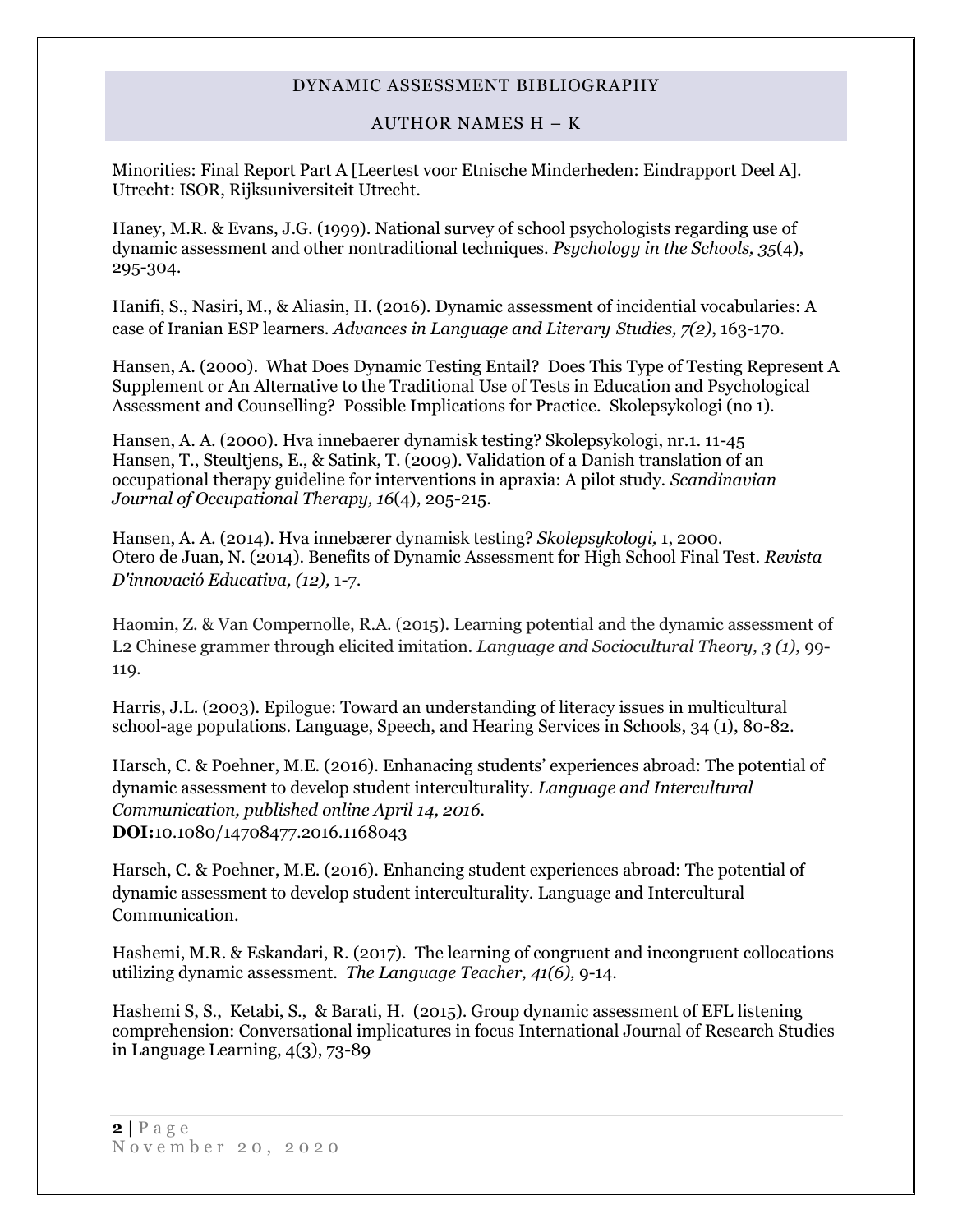### AUTHOR NAMES H – K

Hashemi S., S., Saeed, K., & Hossein, B. (2015). Dynamic assessment in EFL classrooms: Assessing listening comprehension in three proficiency levels. International Journal of Research Studies in Education, 4(3), 17-31.

Hashemin, K. & Mahmoudi, A. (2016). Effects of STM span, syntactic awareness, and vocabulary knowledge on Iranian EFL learners' reading comprehension. *Theory and Practice in Language Studies, 6(12),* 2297-2303.

Hasson, Natalie Karen (2011). Dynamic Assessment and Informed Intervention for Children with Language Impairment. (Unpublished Doctoral thesis, City University London).

Hasson, N (2017). *Dynamic assessment of language learning.* Routledge.

Hasson, N. & Botting, N. (2010). Dynamic assessment of children with language impairments: A pilot study. *Child Language Teaching and Therapy, 26*(3), 249-272.

Hasson, N., Camilleri, B., Jones, C., Smith, J. & Dodd. B. (2013). Discriminating disorder from difference using dynamic assessment with bilingual children. Child Language Teaching and Therapy , 29: 57 (originally published online 24 December 2012.The online version of this article can be found at: http://clt.sagepub.com/content/29/1/57

Hasson, N., Dodd, B., & Botting, N. (2012). Dynamic assessment of sentence structure (DASS): Design and evaluation of a novel procedure for the assessment of syntax in children with language impairments. International Journal of Language and Communication Disorders, 47(3), 285-99.

Hasselhorn, M. & Mahler, C. (1992). Kategorisierungstraining bei Grund-und Sonderschulern (L): Zur Rolle metamemorialer Instruktionselemente (Training of categorizing in regular and special education students. The role of metamemory elements of instruction). *Psychologie in Erziehung und Untericht, 39*, 179-189.

Hasson, N. & Botting, N. (2010). Dynamic assessment of children with language impairments: A pilot study. *Child Language Teaching and Therapy, 26*(3), 249-272.

Hasson, N., Dodd, B., Botting, N. Dynamic Assessment of Sentence Structure (DASS): design and evaluation of a novel procedure for the assessment of syntax in children with language impairments. Int J Lang Commun Disord. 2012. May-Jun; 47(3): 285-99.

Hasson, N. & Joffe, V.L. (2007). The case for Dynamic assessment in speech and language therapy. *Child Language Teaching and Therapy, 2(*1).

Hatton, M.E. (1991). Dynamic assessment: A validation study. Dissertation Abstracts International, 52(2-A), 473.

Hauenstein, C.E. & Embretson, S.E. (2020). Modeling item difficulty in a dynamic test. *Journal of Cognitive Education and Psychology*, 19(2), 93-106. DOI: 10.1891/JCEP-D-19-00023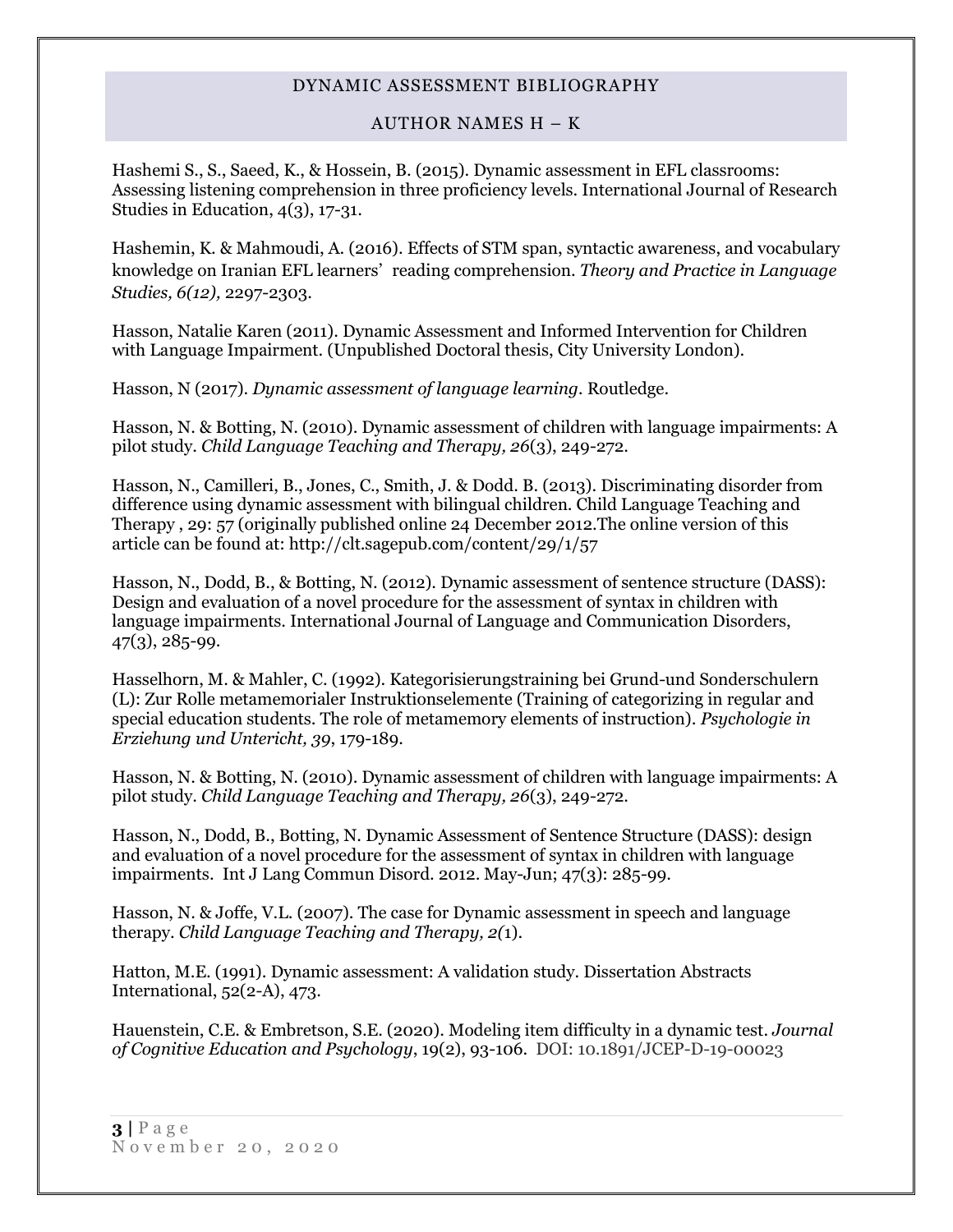### AUTHOR NAMES H – K

Hausman, R.M. (1973). Efficacy of three learning potential assessment procedures with Mexican-American educable mentally retarded children. Dissertation Abstracts International, 33 (7-A), 3438.

Hayashi, T. (2016). Relation between school psychoeducational service and dynamic assessment: Targeting psychoeducational services of school nurse teachers. (Journal??)

Hayashi, Y. (2015). Challenges and complexities of assessing the learning of a foreign language in primary schools: Insights from bilingualism and second language acquisition. *J. Fac. Edu. Saga Univ*.19 (2), 127~139

Hayes, D.J. (2012). Assessing vocabulary in context using graduated prompting. Dissertation Abstracts International: Section B: The Sciences and Engineering, 72(12-B), 7322.

Haywood, H.C. (1973). The effects of different levels of enriched stimulus input, intelligence, and age on abstracting abilities of children. Paper, 97th annual meeting of the American Association on Mental Deficiency, Atlanta, June, 1973.

Haywood, H. C. (1977). Alternatives to normative assessment. In P. Mittler (Ed.), Research to practice in mental retardation: Proceedings of the 4th Congress of IASSMD. Vol. 2, Education and training, pp. 11-18. Baltimore: University Park Press.

Haywood, H.C. (1979). Learning potential assessment in the study of mental retardation in Tennessee: A case study. In M. J. Begab (Chairman), Dynamic assessment viewed crossculturally. Symposium, 5th International Congress of the International Association for the Scientific Study of Mental Deficiency, Jerusalem, August, 1979.

Haywood, H. C. (1981). Review of R. Feuerstein, Y. Rand, & M. Hoffman, The dynamic assessment of retarded performers. *Journal of Autism and Developmental Disorders, 11*, 240- 247.

Haywood, H.C. (1985). The malleability of intelligence: cognitive processes as a function of polygenic-experiential interaction. Keynote address, Annual Convention of the National Association of School Psychologists, Las Vegas, May, 1985.

Haywood, H. C. (1988). Dynamic assessment: The Learning Potential Assessment Device (LPAD). In R. L. Jones (Ed.), Psychoeducational assessment of minority group children: A casebook, pp. 39-63. Richmond, VA: Cobb & Henry.

Haywood, H. C. (1992a). Interactive assessment: A special issue. In H. C. Haywood (Guest editor), *Journal of Special Education, 26*, 233-234.

Haywood, H. C. (Guest editor) (1992b). Special focus section on dynamic assessment. *Journal of Special Education. 26*(3).

Haywood, H. C. (1992c). The strange and wonderful symbiosis of motivation and cognition. *International Journal of Cognitive Education and Mediated Learning, 2* (3), 186-197.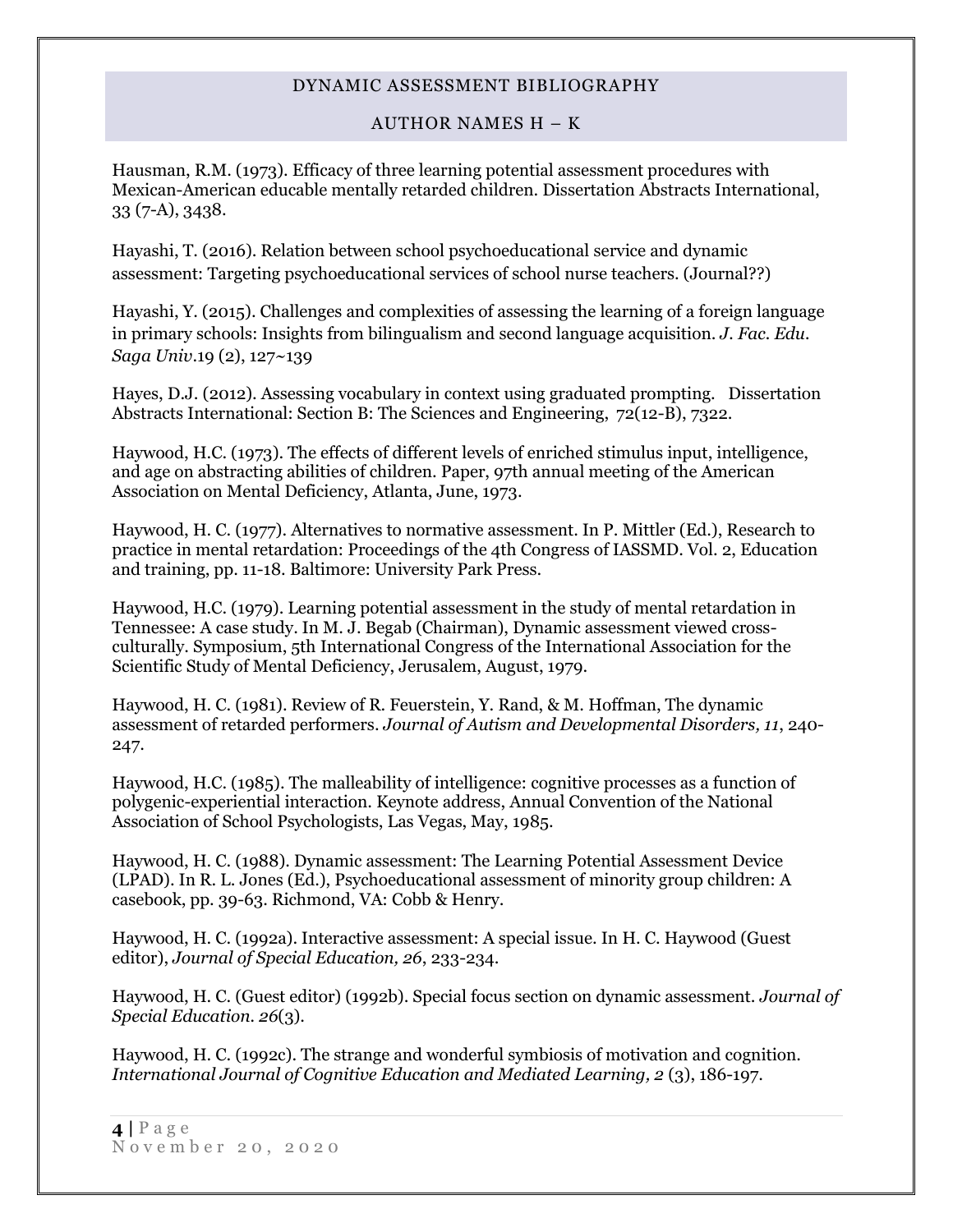### AUTHOR NAMES H – K

Haywood, H. C. (1993). A mediational teaching style. *International Journal of Cognitive Education and Mediated Learning, 3* (1), 27-38.

Haywood, H. C. (1995). Mediated learning: A unique way to level the playing field. *The Thinking Teacher, 10* (1), 2-9.

Haywood, H. C. (1997). Interactive assessment. In R. Taylor (Ed.), Assessment in Mental Retardation, 103-129. San Diego, CA: Singular Publishing Group.

Haywood, H.C. (2001). What is dynamic "testing?" A Response to Sternberg and Grigorenko. *Issues in Education, 7* (2), 201-210.

Haywood, H.C. (2002). Contemporary issues in psychological and educational assessment. Special issue, *Peabody Journal of Education, 77* (2). Mahwah, NJ: Erlbaum.

Haywood, H.C. (2008). Twenty years of IACEP, and a focus on dynamic assessment: Progress, problems, and prospects. *Journal of Cognitive Education and Psychology, 7*(3), 419-442.

Haywood, H.C. (2012). Dynamic assessment: A history of fundamental ideas. Journal of Cognitive Education and Psychology, 11(3), 217-229.

Haywood, H.C. (2012). Introduction to André Rey's "A method for assessment of educability: Some applications in psychopathology." Journal of Cognitive Education and Psychology, 11(3), 271-273.

[Haywood, H. C. \(2014\). R](http://psycnet.apa.org/index.cfm?fa=search.searchResults&latSearchType=a&term=Haywood,%20H.%20Carl)eview of Educational testing: A competence-based approach. *The American Journal of Psychology, 127(1),* 132-133.

Haywood, H. C., Brown, A. L., & Wingenfeld, S. (1990). Dynamic approaches to psychoeducational assessment. *School Psychology Review. 19* (4), 411-422.

Haywood, H. C., Filler, J. W. Jr., Shifman, M. A., & Chatelanat, G. (1975). Behavioral assessment in mental retardation. In P. McReynolds (Ed.), *Advances in psychological assessment, 3*. pp. 96-136. San Francisco: Jossey-Bass.

Haywood, H.C. & Lidz, C.S. (2005). International survey of dynamic assessment trainers. *Journal of Cognitive Education and Psychology, 5*(2), 181-198.

Haywood, H.C. & Lidz, C.S. (2007). Dynamic assessment in practice: Clinical and educational applications. New York: Cambridge University Press.

Haywood, H. C. & Miller, M. B. (2002a). Group dynamic assessment of adults with traumatic brain injury. Invited paper, European Regional Conference of the International Association for Cognitive Education, Rimini (Italy), May, 2002. Also presented as an invited paper at the Fourth European Conference on Psychological Theory and Research in Mental Retardation and Developmental Disabilities, Catania (Italy), May, 2002.

Haywood, H. C. & Miller, M. B. (2002b). ? valuation dynamique en groupe chez adultes qui ont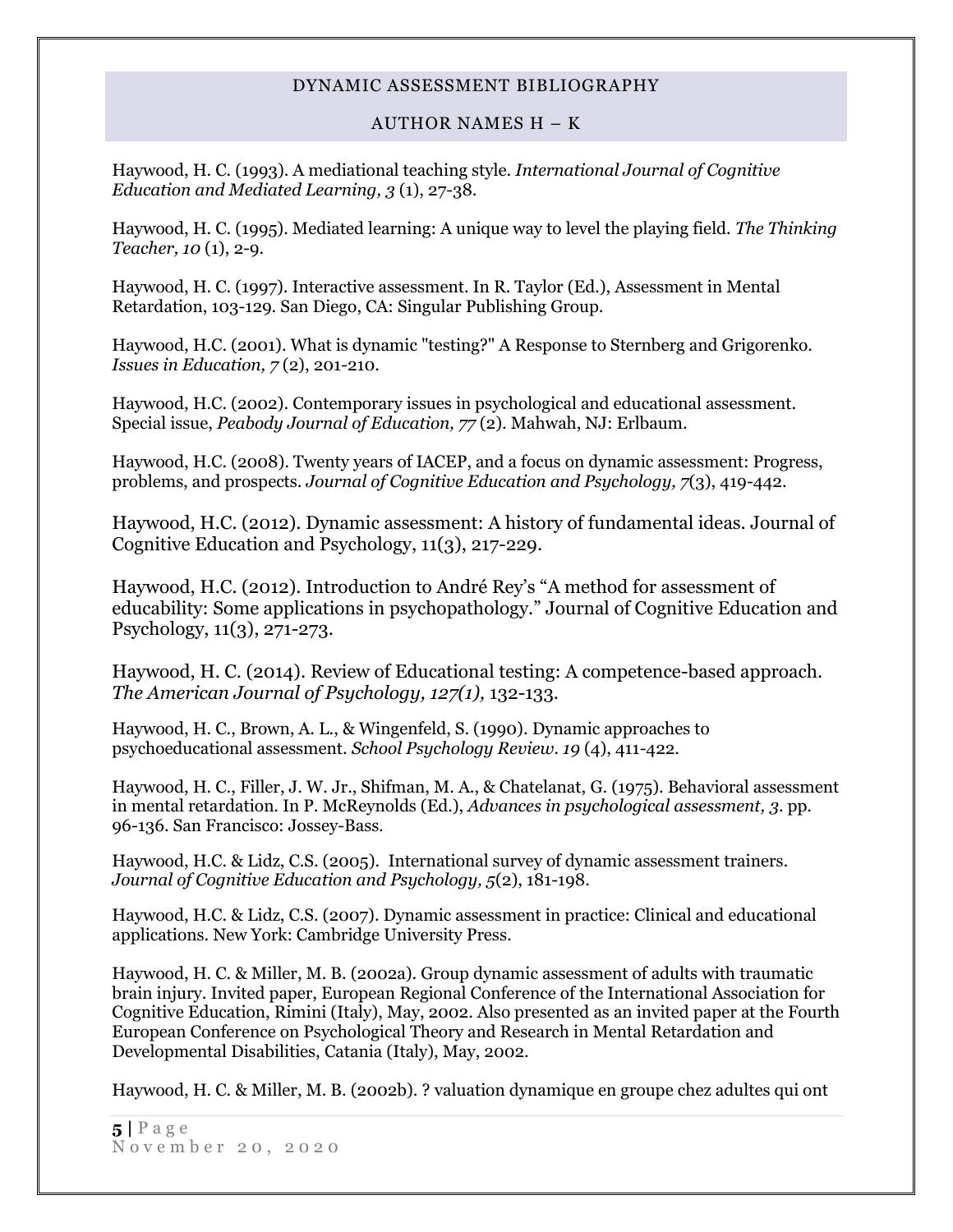### AUTHOR NAMES H – K

suffert des enc?phalopathies traumatiques. North American Regional Conference of the International Association for Cognitive Education, Montreal (Canada), May, 2002.

Haywood, H.C. & Miller, M.B. (2003). Dynamic assessment of adult with traumatic brain injuries. *Journal of Cognitive Education and Psychology [online], 3*, 137-163. www.iace.coged.org

Haywood, H. C., & Raffard, S. (2017). Cognition and Psychopathology: Overview. *Journal of Cognitive Education and Psychology*, *16*(1), 3.

Haywood, H. C., & Switzky, H. N. (1974). Children's verbal abstracting: Effects of enriched input, age, and IQ. *American Journal of Mental Deficiency, 78*, 556-565.

Haywood, H.C. & Tzuriel, D. (Eds.). (1992a). Interactive assessment. New York: Springer-Verlag.

Haywood, H. C. & Tzuriel, D. (1992b). The status and future of interactive assessment. In H. C. Haywood & D. Tzuriel (Eds.), Interactive assessment, pp. 504-507. New York: Springer Verlag.

Haywood, H.C. & Tzuriel, D. (2002). Applications and challenges in dynamic assessment. Peabody Journal of Education, 77(2), 40-63.

Haywood, H. C., Tzuriel, D., & Vaught, S. (1992). Psychoeducational assessment from a transactional perspective. In H. C. Haywood & D. Tzuriel (Eds.), Interactive assessment, pp. 38- 63. New York: Springer Verlag.

Haywood, H. C. & Wingenfeld, S. A. (1992). Interactive assessment as a research tool. In H. C. Haywood (Guest editor), *Journal of Special Education. 26*(3), 253-268.

Hedlund, R. (1996; 1998). A neurobehavioral curriculum for early intervention: Supporting the Neurobehavioral organizational development of infants with disabilities. Seattle, WA: Washington Research Institute.

Hedlund, Rodd. "The neurobehavioral curriculum for early intervention." Publication available from Washington Research Institute 150 (1998).

Hegarty, S. (1988). Learning ability and psychometric practice. In R.M. Gupta & P. Coxhead (Eds.), Cultural diversity and learning efficiency: Recent developments in assessment (pp. 22- 38). New York: St. Martin's Press.

Heidar, D.M. & Afghari, A. (2015a). The effect of dynamic assessment in synchronous Computer-mediated communication on Iranian EFL learners' listening comprehension ability at upper-intermediate level. English Language Teaching, 8(4), doi:10.5539/elt.v8n4p14 URL: <http://dx.doi.org/10.5539/elt.v8n4p14>

Heidar, D.M. & Afghari, A. (2015b). The impact of dynamic assessment via Skype on Iranian autonomous/non-autonomous EFT Learners' listening comprehension ability at elementary level. International Journal of Language Learning and Applied Linguistics World, 8 (1), 13-25.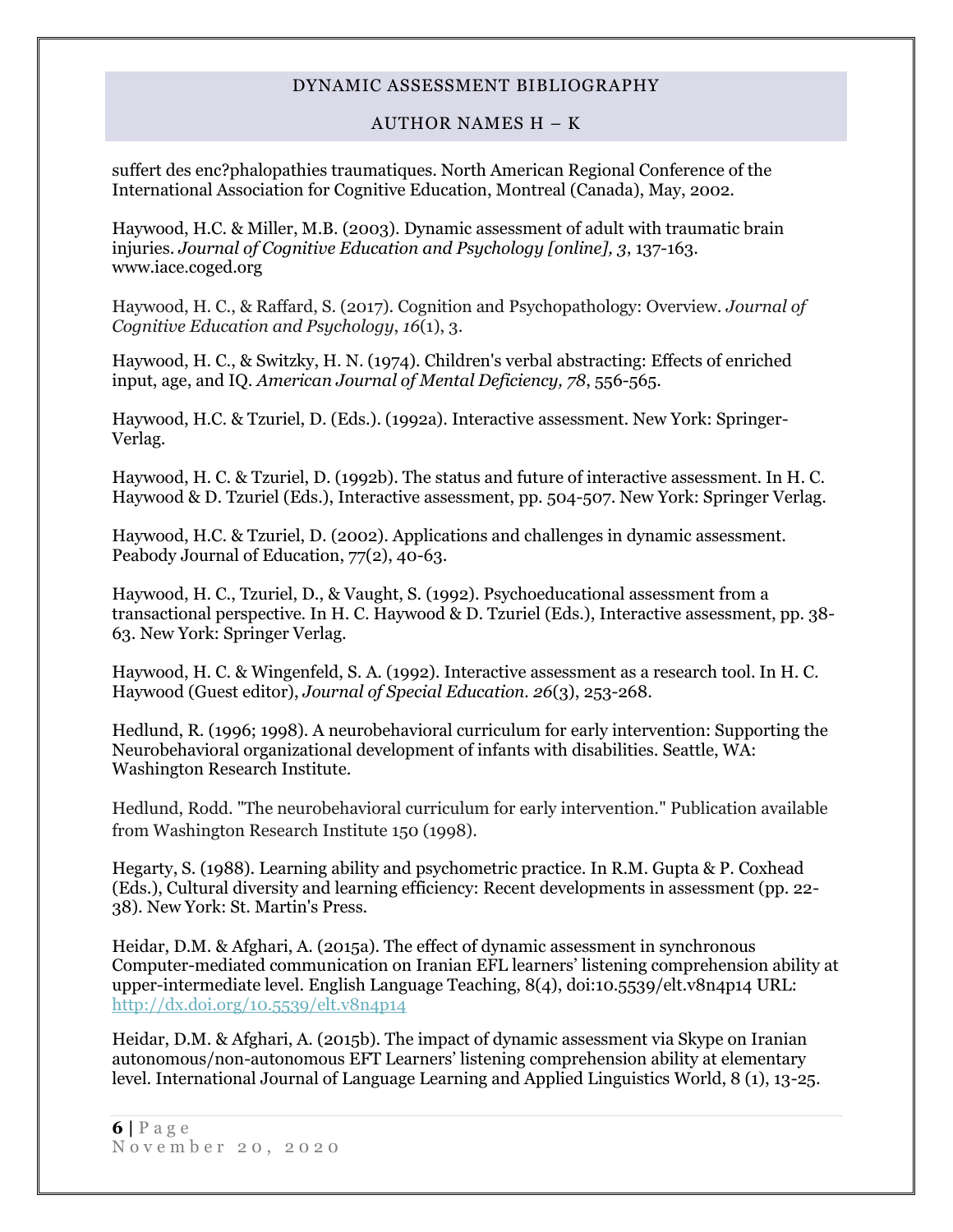### AUTHOR NAMES H – K

Heinrich, J.J. (1991). Responsiveness of adults with severe head injury to mediated learning. Unpublished doctoral dissertation, Vanderbilt University.

Heller, K.A. & Schofield, N.J. (2008). Identification and nurturing the gifted from an international perspective. In S.I. Pfeiffer (Ed.). Handbook of giftedness in children: Psychoeducational theory, research, and best practices (pp.93-114). New York: Springer.

Hemsley, G., Holm, A. & Dodd, B. (2014). Identifying language difference versus disorder in bilingual children. Speech, Language and Hearing, 17(2), 101-115.

Henderson, D.E., Restrepo, M.A. & Aiken, L.S. (2018). Dynamic assessment of narratives among Navajo preschoolers. *Journal of Speech, Language, and Hearing Research, 61, 2547-2560.* 

Hendriati, A. (2015). Gambaran modifiaabilitas kognisi anak usia dini di Jakarta. *Manasa Jurnal Ilmiah Psikologi*, 4(1), 48-58. (re: Application of Cognitive Functions Scale).

Henk, W.A. (1993). New dimensions in reading assessment. *Reading & Writing Quarterly, 9*(1), 103-120.

Henning, J.R., Verhaegh, J., & Resing, W.C.M. (in press). Creating an individualized learning situation using scaffolding in a tangible electronic series completion task. *Educational and Child Psychology, 28*, special issue.

Herazo, J.D., Davin, K.J. & Sagre, A. (2019). L2 dynamic assessment: An activity theory perspective. *The Modern Language Journal,* [https://doi.org/10.1111/modl. 12559](https://doi.org/10.1111/modl.%2012559)

Hessels, M.G.P. (1988). Learning potential test for Ethnic Minorities: Manual for the second experimental version [Leertest voor Etnische Minderheden: Handleiding bij de tweede experimentele versie]. Utrecht: Rijksuniversiteit Utrecht.

Hessels, M.G.P. (1993). Learning potential test for Ethnic Minorities: Theoretical and Empirical Foundation [Leertest voor Etnische Minderheden: theoretische en empirische verantwoording]. Dissertation Utrecht University. Rotterdam: RISBO.

Hessels, M.G.P. (1994a). Learning potential test for Ethnic Minorities: A Theoretical and Empirical Foundation. *Cognitive Education, 5*, 2, 2-3.

Hessels, M.G.P. (1994b). The assessment of learning potential: the Learning potential test for Ethnic Minorities [Diagnostiek van het leerpotentieel: de Leertest voor Etnische Minderheden]. *Vraagstelling, 1*, 3, 101-112.

Hessels, M.G.P. (1995). The measurement of change: the advantages of item response theory [Het meten van verandering: de voordelen van Item Respons Theorie]. *Vraagstelling, 2*, 1, 91- 102.

Hessels, M.G.P. (1995a). How valid are learning potential scores? A comparison of the validities of learning potential test scores and traditional IQ scores. *European Journal of Psychological Assessment, 11*, Supplement No. 1, 82.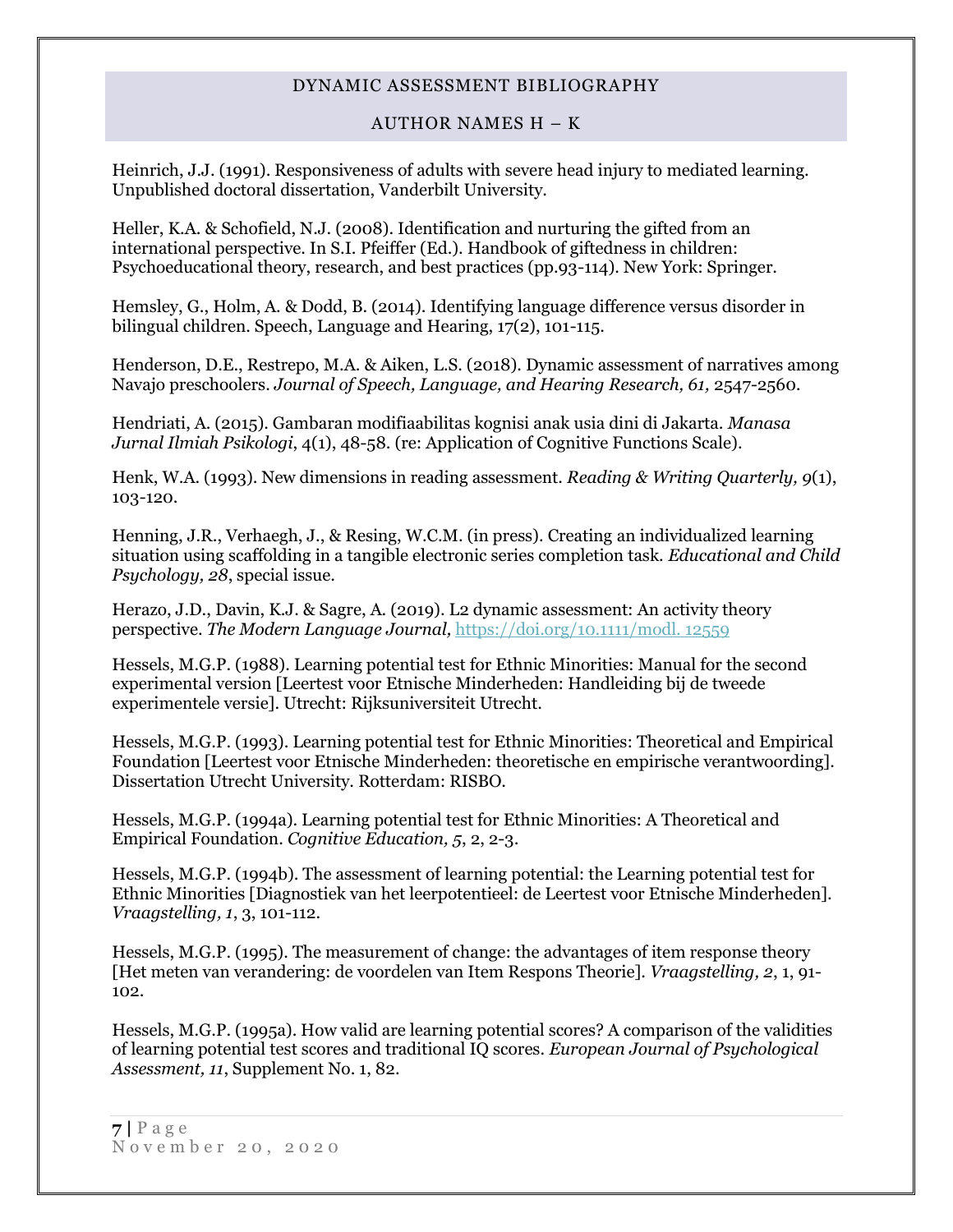### AUTHOR NAMES H – K

Hessels, M.G.P. (1995b). The Learning potential test for Ethnic Minorities: description and some results [De Leertest voor Etnische Minderheden: beschrijving en enige onderzoeksresultaten]. In Vereniging van Psychodiagnostisch Werkenden, Nieuwe Ontwikkelingen in de Psychodiagnostiek. Ede: VVP.

Hessels, M.G.P. (1996). Ethnic differences in learning potential test scores: Research into item and test bias in the Learning potential test for Ethnic Minorities. *Journal of Cognitive Education, 5,* 2, 133-153.

Hessels, M.G.P. (1997). Low IQ but high learning potential: Why Zeyneb and Moussa do not belong in special education. *Educational and Child Psychology, 14*, 121-136.

Hessels, M.G.P. (2000). The Learning Potential Test for Ethnic Minorities (LEM): A tool for standardized Assessment of children in kindergarten and the first years of primary school. In C.S. Lidz and J.G. Elliott (Eds.). Dynamic assessment: Prevailing models and applications (pp.109-132). Amsterdam: JAI/Elsevier.

Hessels, M.G.P. (2001). The Zone of Proximal Development of Psychological Assessment. In J.F. Beckmann & P.Y. Herzberg (Eds.), Dynamik im Testen. Perspektiven auf die Zone der n?chsten Entwicklung in der Psychodiagnostik. Festschrift zum 60. Geburtstug von J?rgen Guthke. Landau: Verlag Empirische Pedagogik.

Hessels, M.G.P. (2009). Estimation of the predictive validity of the HART by means of a dynamic test of geography. *Journal of Cognitive Education and Psychology, 8* (1), 5-21.

Hessels, Marco G. P.; Vanderlinden, Katia; Rojas, Hildalill. Training effects in dynamic assessment: A pilot study of eye movement as indicator of problem solving behaviour before and after training. Educational and Child Psychology, Vol 28(2), 2011, 101-113.

Hessels, M. G. P., Berger, J.-L., & Bosson, M. (2008). Group assessment of learning potential of pupils in mainstream primary education and special education classes. *Journal of Cognitive Education and Psychology [online], 7*(1), 43-69.

Hessels, M.G.P., & Hamers, J.H.M. (1991). Learning potential test for Ethnic Minorities. [Leertest voor Etnische Minderheden]. In A.H. Pennings, A. van der Ley, W. Meeuws, B. Rang & T. Wubbels (red.), Bijdragen aan pedagogisch onderzoek 1990. Amersfoort: ACCO.

Hessels, M.G.P., & Hamers, J.H.M. (1992). Learning potential test for Ethnic Minorities: Final Report Part B [Leertest voor Etnische Minderheden: Eindrapport Deel B]. Utrecht: ISOR, Universiteit Utrecht.

Hessels, M.G.P. & Hamers. J.H.M. (1993). A learning potential test for ethinic minorities. In J.H.M. Hamers, K.Sijtsma, & A.J.J.M. Ruijssenaars (Eds.). Learning potential assessment (pp. 285-312). Amsterdam: Swets and Zeitlinger.

Hessels, M.G.P., & Hamers, J.H.M. (1993). A Learning potential test for Ethnic Minorities. In J.H.M. Hamers, K. Sijtsma & A.J.J.M. Ruijssenaars (red.), Learning Potential Assessment:

 $8 | P \text{age}$ N o v e m b e r 2 0 , 2 0 2 0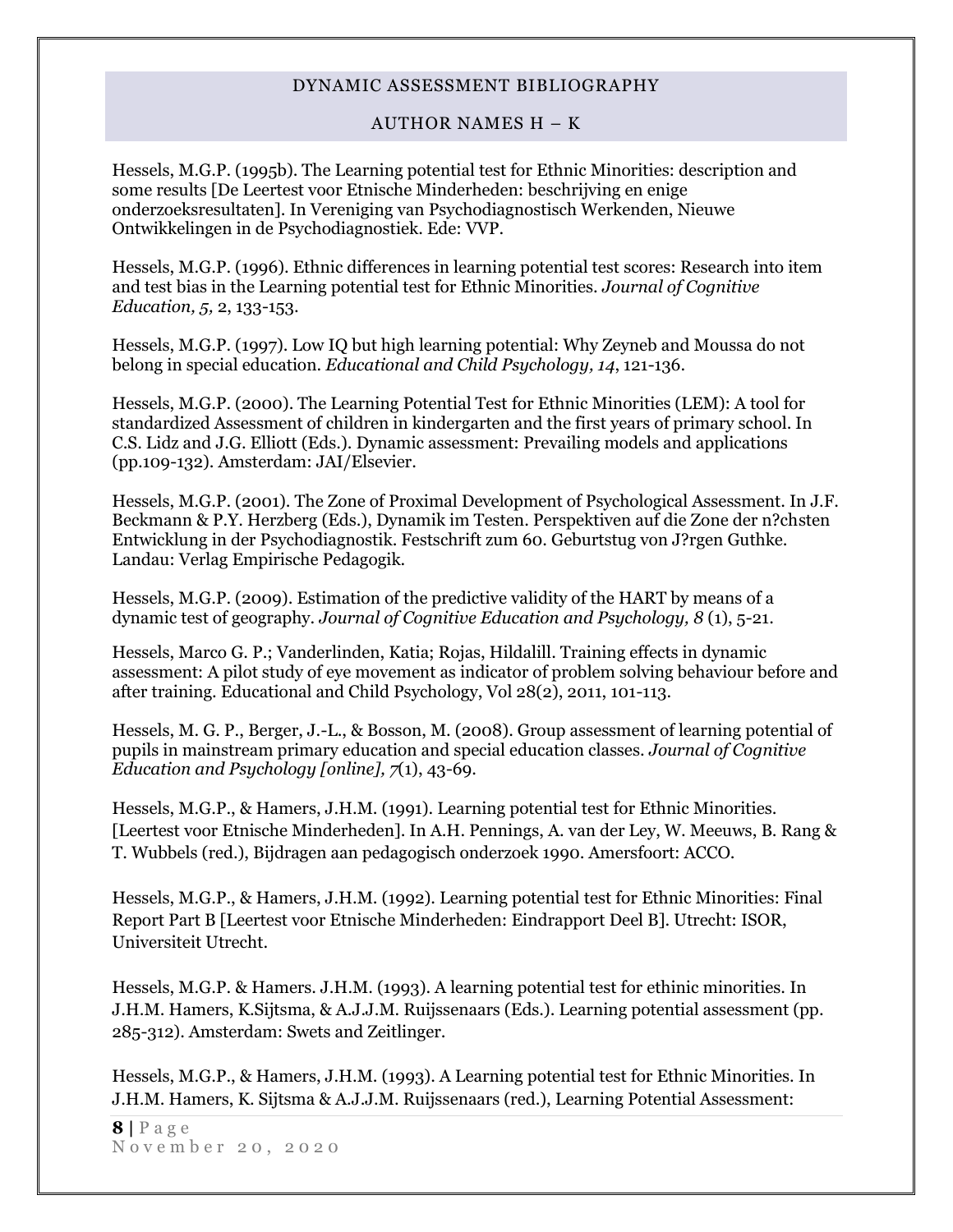### AUTHOR NAMES H – K

Theoretical, Methodological and Practical Issues (pp. 285-311). Lisse: Swets & Zeitlinger.

Hessels, M.G.P., Hamers, J.H.M., & Van Luit, J.E.H. (1988). Second Interim report of the project Learning potential test for Ethnic Minorities [Tweede Interimverslag van het project Leertest voor Etnische Minderheden]. Utrecht: ISOR, Rijksuniversiteit Utrecht.

Hessels, M.G.P., & Hessels-Schlatter, C. (2002). Learning potential in immigrant children in two countries: The Dutch and the Swiss-French version of the Learning Potential Test for Ethnic Minorities. In D.G.M. van der Aalsvoort, W.C.M. Resing, & A.J.J.M. Ruijssenaars, Learning potential assessment and cognitive training (Vol. 7). Actual research and perspectives in theory building and methodology (pp. 227-245). New York: Elsevier Inc.

Hessels, M.G.P. & Hessels-Schlatter, C. (2013). Current views on cognitive education: A critical discussion and future perspectives. Journal of Cognitive Education and Psycholoogy, 12(1), 108- 124.

Hessels, M.G.P., & Schlatter, C. (1999). Test d'apprentissage pour les enfants étrangers en Suisse. Manuel experimental. Erasmus University, Rotterdam/Universite de Geneve.

Hessels, M.G.P., & Schlatter, C. (1999). Test d'apprentissage pour les enfants etrangers en Suisse. Test et manuel. Lisse, Pays-Bas: Swets & Zeitlinger.

Hessels, M.G.P., & Schlatter, C. (en preparation). L'evaluation du potentiel d'apprentissage chez des enfants suisses, espagnols et portuguais.

Hessels, M G. P., Vanderlinden, K, & Rojas, H. (2011). Training effects in dynamic assessment: A pilot study of eye movement as indicator of problem solving behaviour before and after training. Educational and Child Psychology, 28(2), 101-113

Hessels-Schlatter, C. (submitted). Enhancement of inductive reasoning in persons with severe impairments.

Hessels-Schlatter, C. (2001). Evaluation des compétences cognitives et de la capacité d'apprentissage. Revue de Pédagogie Spécialisée, 3, 28-31.

Hessels-Schlatter, C. (2002a). A dynamic test to assess learning capacity in people with severe impairments. *American Journal on Mental Retardation, 107*(5), 340-351.

Hessels-Schlatter, C. (2002b). The Analogical Reasoning Learning Test: Theoretical and Empirical Foundation of a Diagnostic Tool for Individuals with Moderate Mental Retardation [Abstract]. *Journal of Cognitive Education and Psychology, 2*(2), 177-179. Retrieved October 15, 2002, from http://www.iace.coged.org/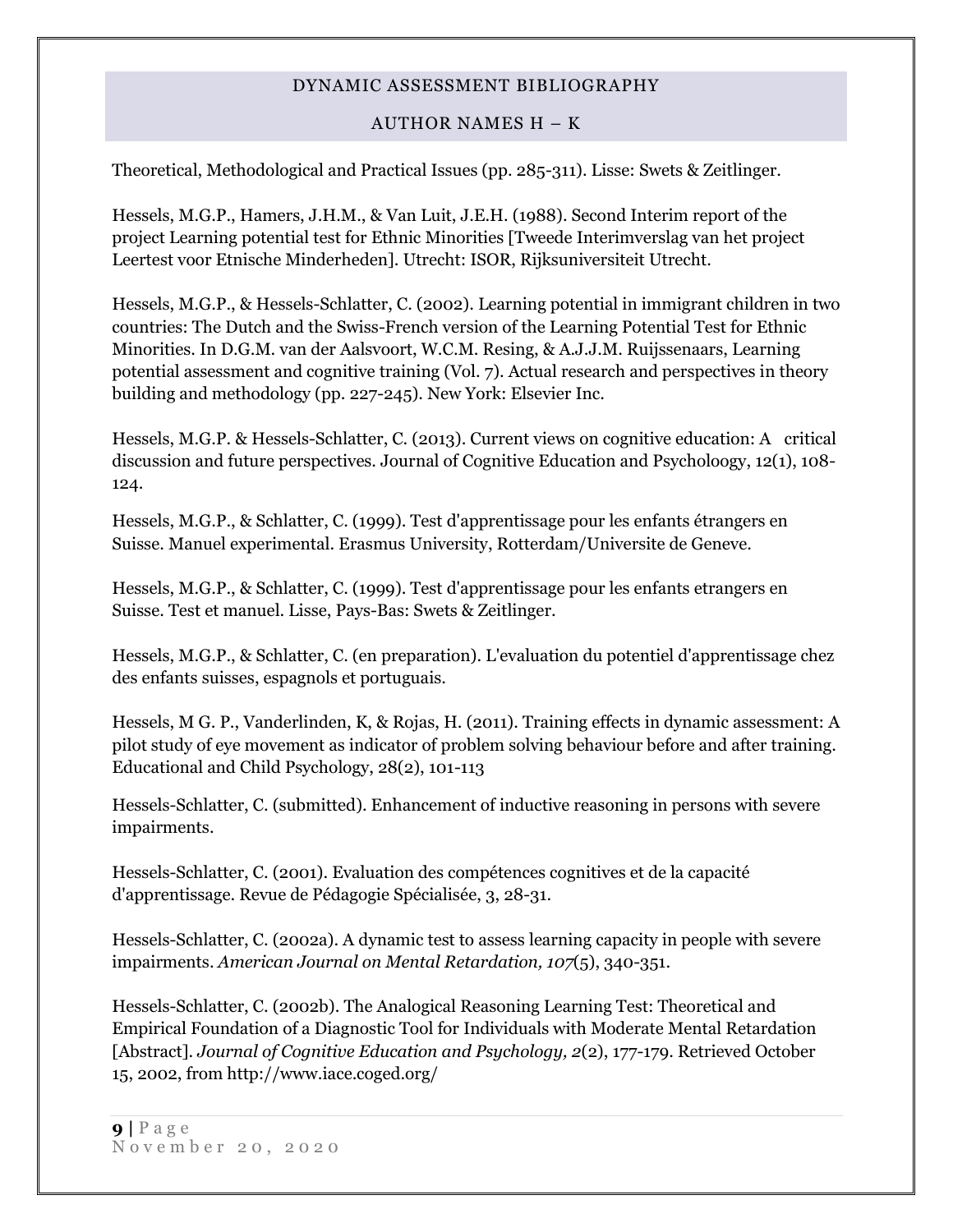### AUTHOR NAMES H – K

Hessels-Schlatter, C. (2002c). Moderate mental retardation and learning capacity: The Analogical Reasoning Learning Test. In D.G.M. van der Aalsvoort, W.C.M. Resing, & W.J.J.M. Ruijssenaars (Eds.), Learning potential assessment and cognitive training (Vol. 7). Actual research and perspectives in theory building and methodology (pp. 249-271). New York: Elsevier Inc.

Hessels-Schlatter, C., & Hessels, M. G.P. (2009). Clarifying some issues in dynamic assessment: Comments on Karpov and Tzuriel. *Journal of Cognitive Education and Psychology, 8*(3), 246- 251.

Hickson, J. & Skuy, M. (1990). Creativity and cognitive modifiability in gifted disadvantaged pupils: A promising alliance. *School Psychology International, 11*(4), 295-301.

Hidri, S. (2014). Comparison of the students' performance in dynamic vs. static listening comprehension tests among EFL learners. In *Conference Proceedings of the 19th TESOL Arabia Conference, from KG to College to Career*. http://www.tesolarabia.co/e-store/028-%E2%80%A2-the-proceedings-of-the-19thtesol-arabia-conference-from-kg-to-college-to-career/

Hidri, S. (2014). Developing and evaluating a dynamic assessment of listening comprehension in an EFL context. Language Testing in Asia, 4(4) doi:10.1186/2229-0443-4-4.The electronic version of this article is the complete one and can be found online at: http://www.languagetestingasia.com/content/4/1/4

Hidri, S. (2016). Specs validation of a dynamic reading comprehension test for EAP learners in an EFL context (pp. 325-337). In S. Hidri & C. Coombe (Eds.) *Evaluation in foreign language education in the Middle East and North Africa.* New York: Springer.

Hidri, S. (2019). Static vs. dynamic assessment of students' writing exams: A comparison of two assessment modes. *International Multilingual Research Journal, 13*(4), 239– 256. https://doi.org/10.1080/19313152.2019.1606875.

Hidri, S. (2020). New challenges in language assessment. In: S. Hidri (Ed.). *Changing Language Assessment.* Palgrave Macmillan.

Hidri, S. & Roud, L.F.P. (2020). Developing and using hints in computerized dynamic assessment of a TOEFL iBT reading exam. *Heliyon, 6(9).* 

Hidri, S.B.B. (2019). Static vs. dynamic assessment of students' writing exams: a comparison of two assessment modes. International Multilingual Research Journal. DOI: 10.1080/19313152.2019.1606875

Hill, J. (2015). How useful is dynamic assessment as an approach to service delivery within educational psychology? Educational Psychology in Practice: theory, research and practice in educational psychology, 32. DOI:10.1080/02667363.2014.994737

Hill, J. (2015). How useful is Dynamic Assessment as an approach to service delivery within educational psychology? *Educational Psychology in Practice, 31(2),* 127-136.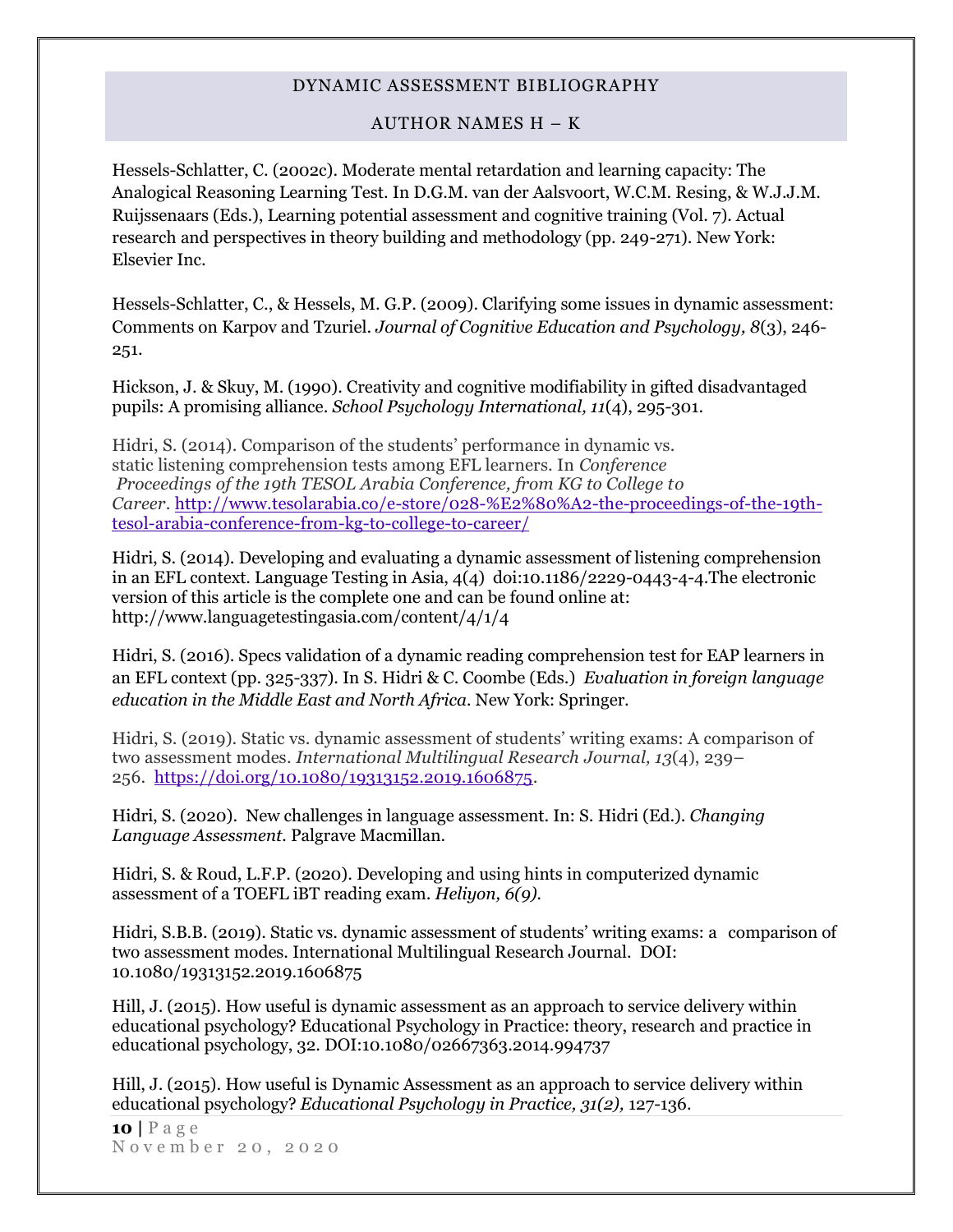### AUTHOR NAMES H – K

Hill, K. & Sabet, M. (2009). Dynamic speaking assessments. *TESOL Quarterly,* 43(3), 537-545.

Hilliard, A.G., III (1990). Misunderstanding and testing intelligence. In J.I. Goodlad & P.Keating (Eds.). Access to knowledge: An agenda for our nation's schools (pp. 145-157). New York: College Entrance Examination Board.

Hirsch, J. (1989). Assessing the potential of underachieving college students: Feuerstein's Learning Potential Assessment Device. Paper presented at the Montclair State College Institute for Critical Thinking Conference, Upper Montclair, NY, October 19021. ED325572

Hodges, H.L. (2013). Dynamic Assessment in New Zealand: Knowledge, application and utility amongst resource teachers of learning and behavior. A thesis presented in partial fulfillment of the requirements of the for the degree of Master of Educational Psychology at Massey University, Albany Campus, New Zealand.

[Hopwood, C.;](http://psycnet.apa.org/index.cfm?fa=search.searchResults&latSearchType=a&term=Hopwood,%20Christopher%20J.) [Thomas, K. M.;](http://psycnet.apa.org/index.cfm?fa=search.searchResults&latSearchType=a&term=Thomas,%20Katherine%20M.) Luo, X.; [Bernard, N.;](http://psycnet.apa.org/index.cfm?fa=search.searchResults&latSearchType=a&term=Bernard,%20Nicola) [Lin, Y.;](http://psycnet.apa.org/index.cfm?fa=search.searchResults&latSearchType=a&term=Lin,%20Yanli)& [Levendosky, A. A.](http://psycnet.apa.org/index.cfm?fa=search.searchResults&latSearchType=a&term=Levendosky,%20Alytia%20A.) (Aug 2016). Assessment, Vol 23(4), 507-517.

Hosseini, H., & Ghonsooly, B. (2017). Integrating assessment and instruction: Dynamic Assessment and its criticisms examined. *Advanced Education, 7,* 9-16. DOI: 10.20535/2410- 8286.84207

Howard, C.B (2005). Assessment of children with learning disabilities: Does the promise of dynamic assessment withstand the test of time? Dissertation Abstracts International Section A: Humanities and Social Sciences, 65 (10-A), 3691.

Hoy, M.M. (1984). The perceived value of the standard psychological report compared with the Learning Potential Assessment Device report. Dissertation Abstracts International, 44(9-A), 2741-2742.

Hsu, C-H. (2004). The effectiveness research of applying multi-stage dynamic assessment to mathematics problem solving teaching for first graders on present curriculum (article written in Chinese). *Journal of Education and Psychology, 27* (4), 721-749.

Hsu, Chia-Hua. The differentiated effects of process-oriented design and learning strategy instruction in dynamic assessment for first graders' learning on word problem solving. Bulletin of Educational Psychology, Vol 43(1), Sep 2011, 127-154.

Hulburt, J.G. (1995) A comparison of the usefulness of dynamic assessment reports, standard psychological reports and curriculum-based assessment reports to pre-school teachers in designing instruction for young children with disabilities. Dissertation Abstracts International Section A: Humanities & Social Sciences, 56(6-A), 2173.

Humphries, T., Krogh, K. & McKay, R. (2001). Theoretical and practical considerations in the psychological and educational assessment of the student with intractable epilepsy: Dynamic assessment as an adjunct to static assessment. Seizure, 10(3), 173-180.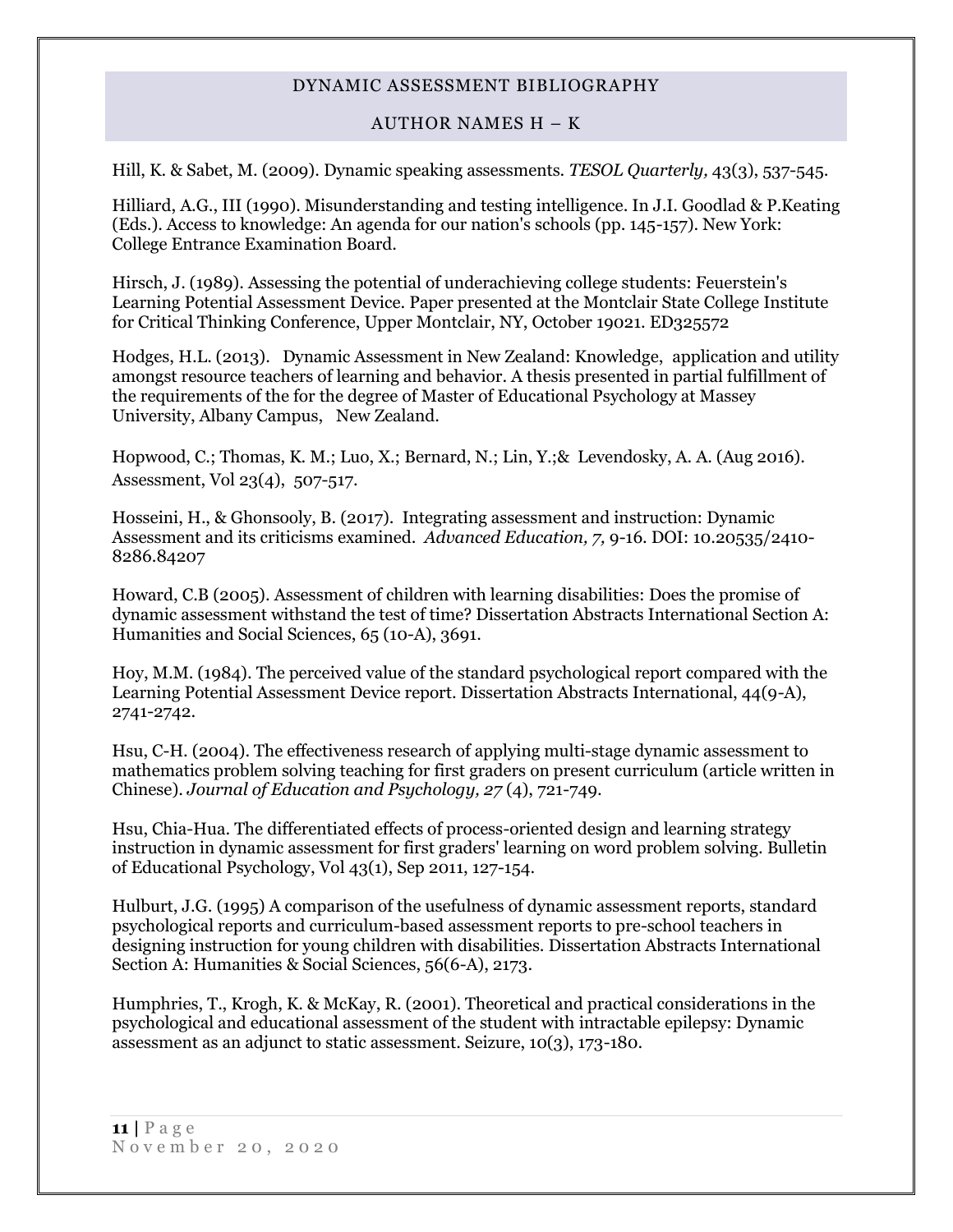### AUTHOR NAMES H – K

Hung, P-H, Hwang, G-J, Su, I-H, & Lin, I-H. (2012). A concept-map integrated dynamic assessment system for improving ecology observation competences in mobile learning activities. TOJET: The Turkish Online Journal of Educational Technology,11(1), 10-18.

Hur, H. (2017). Diagnostic assessment: Incorporation of assessment and teaching in foreign language education. ALTE Learning and assessment: Making the connections-Proceedings of the ALTE 6th International Conference, 3-5 May 2017, Bologna, Italy, pp. 141-146. Cambridge, UK, Association of Language Testers in Europe.

Hurley, E. & Murphy, R. (2015). A new method of idiographic measurement for dynamic assessment intervention. *Journal of Pedagogy 6(1),* 43-60. DOI: https://doi.org/10.1515/jped-2015-0003

Hurtig, M. (1954). Recherche sur la perfectibilité. Les effets de l'explication Progressive Matrices 47 de Raven chez l'enfant normal et l'enfant d´bile. Enfance.

Hurtig, M. (1960). Etude expérimentale des possibilitiés d'apprentissage intellectual d'enfants débiles et d'enfants normaux. Enfance, 4-5.

Hurtig, M. (1967). Constat d'acquisitions ou pronostic d'apprentissage, Peut-on dynamiser la psychométrie? Revue Suisse de Psychologie, 26.

Hussain, S. et al. (2019). The use of dynamic assessment by educational psychologists in the early years foundation state. *Educational Psychology in Practice, 35(4).*

Hussain, S. & Woods, K. (2019). The use of dynamic assessment by educational Psychologists in the early years foundation stage. *Educational Psychology in Practice.* DOI: 10.1080/02667363.2019.1643293

Hwa-Froelich, D.A. & Matsuo, H.(2005). Vietnamese children and language-based processing tasks. *Language, Speech, and Hearing Services in Schools, 36*(3), 230-243.

<span id="page-11-0"></span>Hymer, B., Michel, D., & Todd, L. (2002). Dynamic consultation: Toward process and challenge. Educational Psychology in Practice, 18(1), 47-62.

## I [BACK TO TOP](#page-0-1)

Ibrahim, M. (2017). Utilizing dynamic assessment to activate EFL inert grammar. *Revisiting the Assessment of Second Language Abilities: From Theory to Practice,* 471-488, Second Language Learning and Teaching book series, Springer.

Ionescu, S., Jourdan-Ionescu, C. (1983). La mesure du ptential d'apprentissage: Nouvell aproche dans l'evaluation des deficients mentaux/The measure of learning potential: New approach in the evaluation of mentally retarded persons. *Apprentissage et Socialisation. 6*(2).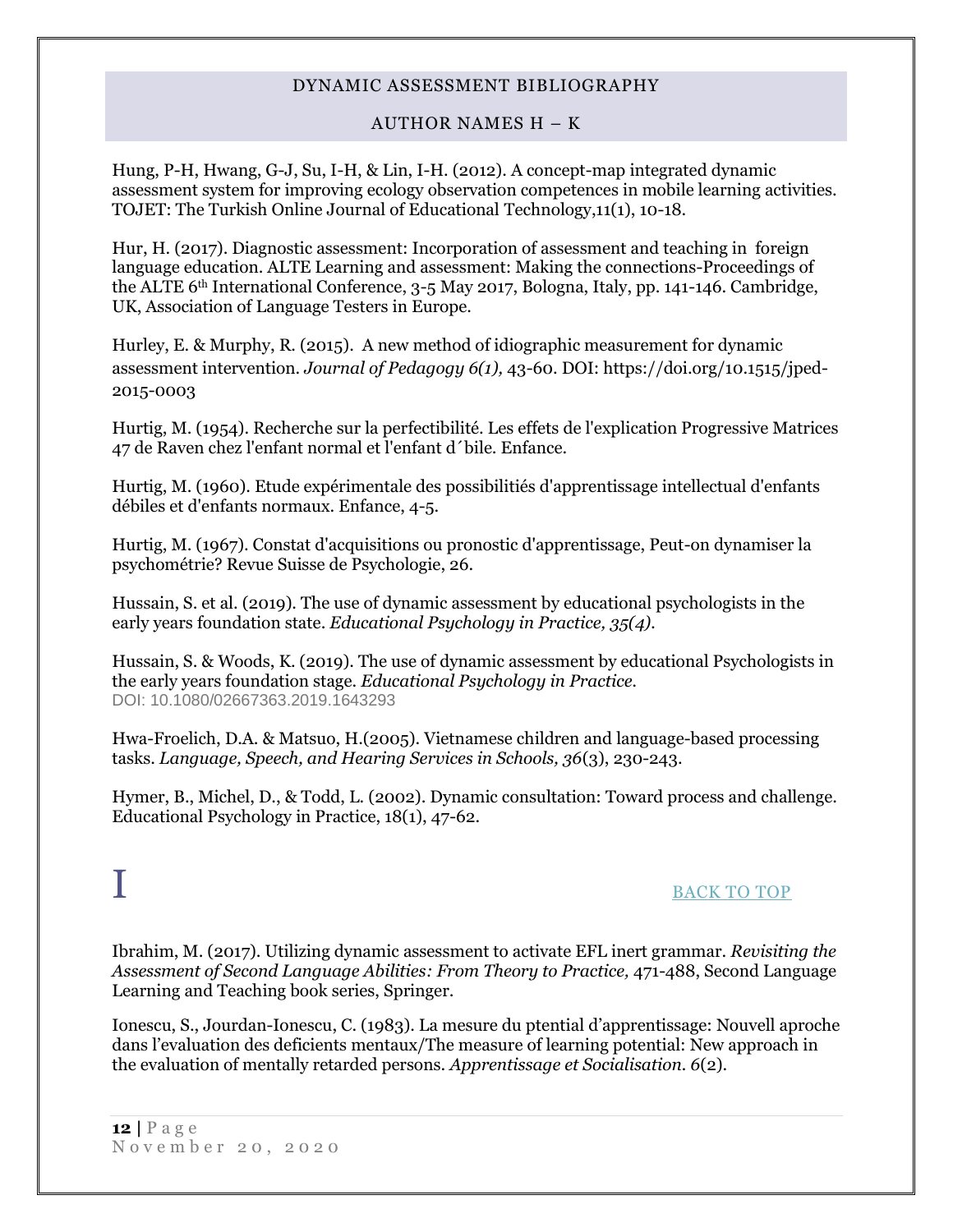### AUTHOR NAMES H – K

Ionescu, S. & Jourdan-Ionescu, C. (1985). L'évaluation du potentiel d'apprentissage. 1. Utilisation du test des cubes. *Bulletin de Psychologie, 38* (372).

Ionescu, S., Jourdan-Ionescu, C. & Alain, M. (1986). L'évaluation du potentiel d'apprentissage, II. Une novelle méthode de quantification. *Bulletin de Psychologie, XL* (380).

Isavi, E. (2012). The effect of dynamic assessment on Iranian L2 writing performance. English Language Teaching, 5 (12).

Istvan, S. (2004). Uj nézopontok és fogalmak az értelmi potencial kiértékelésében. *Erdelyi Pszicholigiai Szemie, 5*(1), 3-17. (Romania)

<span id="page-12-0"></span>Izadi, M., Khoshsima, H., Nourmohammadi, E., & Yarahmadzehi,N. (2017). Upper-intermediate and advanced EFL learners reciprocity to mediation: A dynamic listening assessment. *Applied Research on English Language, 6(4)*, 523-542.

## $J$  <u>[BACK TO TOP](#page-0-1)</u>

Jacobs, E.L. (2001). The effects of adding dynamic assessment components to a computerized preschool language screening test. *Communication Disorders Quarterly, 22*(4), 217-226.

Jang, E. E. (2017). Cognitive Aspects of Language Assessment. *Language Testing and Assessment*, 163-177.

Jang, E.E., Vincett, M., van der Boom, E., Lau, C. & Yang, Y. (2017). [Considering young](http://scholar.google.com/scholar_url?url=http://books.google.com/books%3Fhl%3Den%26lr%3Dlang_en%26id%3DhTElDwAAQBAJ%26oi%3Dfnd%26pg%3DPA193%26dq%3D%2522dynamic%2Bassessment%2522%26ots%3DSzN6G4vePo%26sig%3Do6s9Ll6nKa5JXARiexf3JlOAB64&hl=en&sa=X&scisig=AAGBfm2VZmn3riEUvgTFQ6K0Z1gJg1GhBw&nossl=1&oi=scholaralrt)  [learners' characteristics in developing a diagnostic assessment intervention.](http://scholar.google.com/scholar_url?url=http://books.google.com/books%3Fhl%3Den%26lr%3Dlang_en%26id%3DhTElDwAAQBAJ%26oi%3Dfnd%26pg%3DPA193%26dq%3D%2522dynamic%2Bassessment%2522%26ots%3DSzN6G4vePo%26sig%3Do6s9Ll6nKa5JXARiexf3JlOAB64&hl=en&sa=X&scisig=AAGBfm2VZmn3riEUvgTFQ6K0Z1gJg1GhBw&nossl=1&oi=scholaralrt) *English Language Proficiency.*

Jarvela, S., Salonen, J., & Lepola, J. (2001). Dynamic assessment as a key to understanding student motivation in a classroom context. In P. Pintrich & M. Maehr (Eds.), Advances in research on motivation: New directions in methods and measures. Volume 12, Pp. 217-240. Amsterdam: Elsevier.

Javorsky, K.H. (2015). Digital print concepts: Conceptualizing a modern framework for measuring emerging knowledge. Dissertation Abstracts International Section A: Humanities and Social Sciences, 75(8-A (E)).

Jedrysek, E., Klapper, Z., & Pope, L. (1972). *Psychoeducational evaluation of the preschool child; utilizing the Haeussermann approach*. Oxford, England: Grune & Stratton.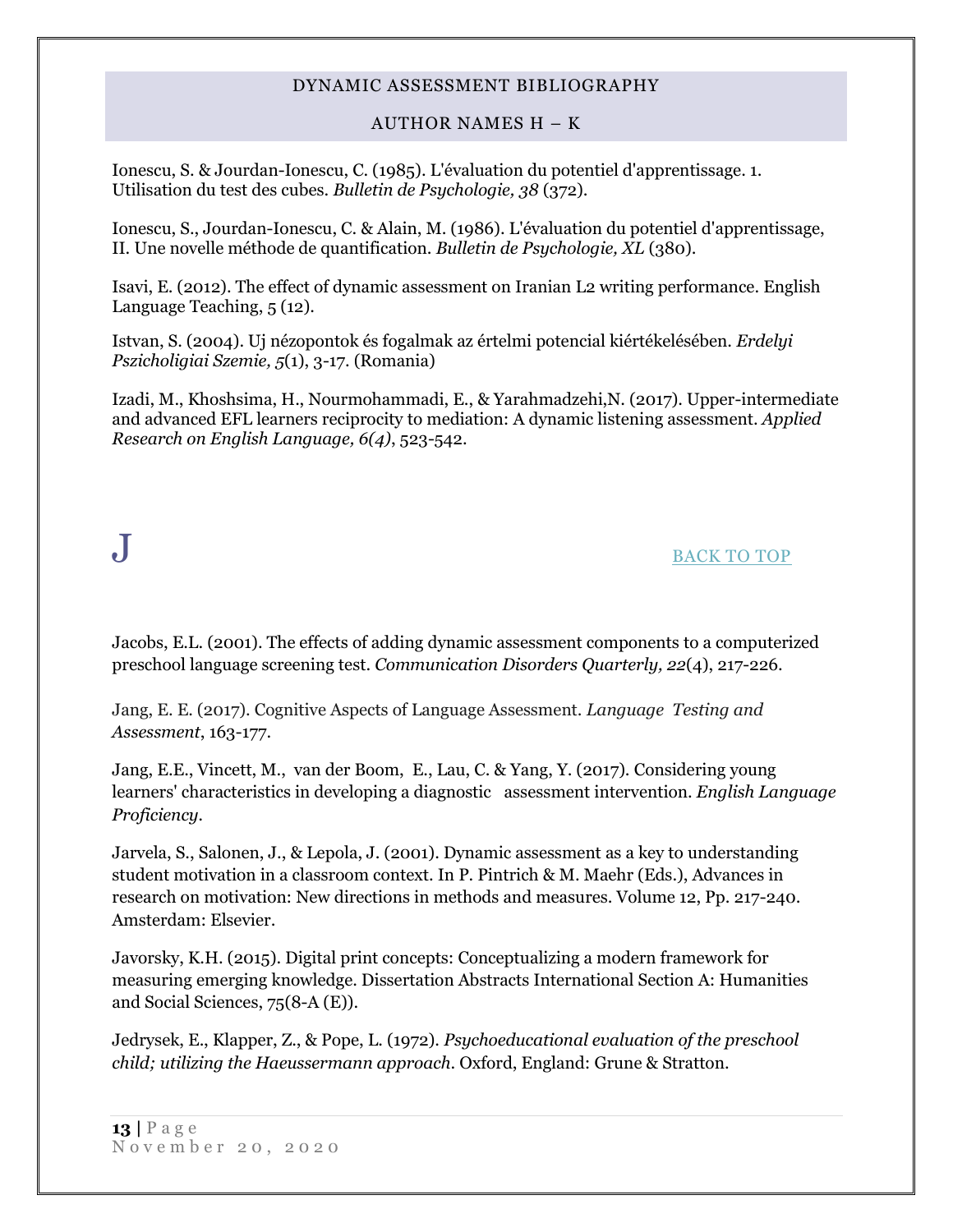### AUTHOR NAMES H – K

Jeltova, I., Birney, D., Fredine, N., Jarvin, L, Sternberg, R.J., & Grigorenko, E.L. (2007). Dynamic assessment as a process-oriented assessment in educational settings. *Advances in Speech-Language Pathology, 9*(4), 273-285.

Jeltova, I., Birney, D., Fredine, N., Jarvin, L., Sternberg, R. J.; Grigorenko, E. L. (2011). Making instruction and assessment responsive to diverse students' progress: Group-administered dynamic assessment in teaching mathematics. Journal of Learning Disabilities, 44(4), 381-395

Jensen, M. (2009). *The Mind's Ladder: Dynamic assessment guidebook 2.0*. Roswell, GA: Cognitive Education Systems.

Jensen, M.R. (1985). The Learning Potential Assessment Device and low functioning Navajo children. In S. Unger (Ed.). To sing our own songs: Cognition and culture in Indian education. New York: Association on American Indian Affairs.

Jensen, M.R. (1990). Change models and some evidence for phases and their plasticity in cognitive structures. *The International Journal of Cognitive Education and Mediated Learning, 1*(1), 5-16.

Jensen, M. R. (1992). Principles of change models in school psychology and education. In: Carlson, J. (Ed.). *Cognition and educational practice, Vol1B* (pp. 47-72). Greenwich, CT: JAI.

Jensen, M.R. (2000). The MindLadder model: Using dynamic assessment to help students learn to assemble and use knowledge. In Lidz, C.S. & Elliott,J.G. (Eds.). Dynamic assessment: Prevailing models and applications. Amsterdam: JAI/Elsevier Science.

Jensen, M. R. (2003). Mediating knowledge construction: Towards a dynamic model of assessment and learning. Part I: Philosophy and theory. *Educational and Child Psychology, 20*(2), 100-117.

Jensen, M. R. (2003). Mediating knowledge construction: Towards a dynamic model of assessment and learning. Part II: Applied programmes and research. Educational and Child Psychology, 20(2), 118-142.

Jensen, M.R. & Feuerstein, R. (1987). The Learning Potential Assessment Device: From philosophy to practice. In C.S. Lidz (Ed.). Dynamic assessment: An interactional approach to evaluating learning potential (pp. 379-402). New York: Guilford.

Jensen, M.R., Feuerstein, R., Rand, Y., Kaniel,S., & Tzuriel, D. (1988). Cultural difference and cultural deprivation: A theoretical framework for differential intervention. In R.M. Gupta & P. Coxhead (Eds.). Cultural diversity and learning efficiency (pp. 643-88). London: MacMillan.

Jensen, M. R., Robinson-Zanartu, C., & Jensen, M. L. (1992). Dynamic assessment and mediated learning: Assessment and intervention for developing cognitive and knowledge structures. Sacramento, CA: California Department of Education, Advisory Committee on the Reform of California's Testing Procedures in Special Education.

Jepsen, R.H. (2000). Dynamic assessment of learners with severe developmental disabilities. In C.S. Lidz & J.G. Elliott (Eds.). Dynamic assessment: Prevailing models and applications (pp.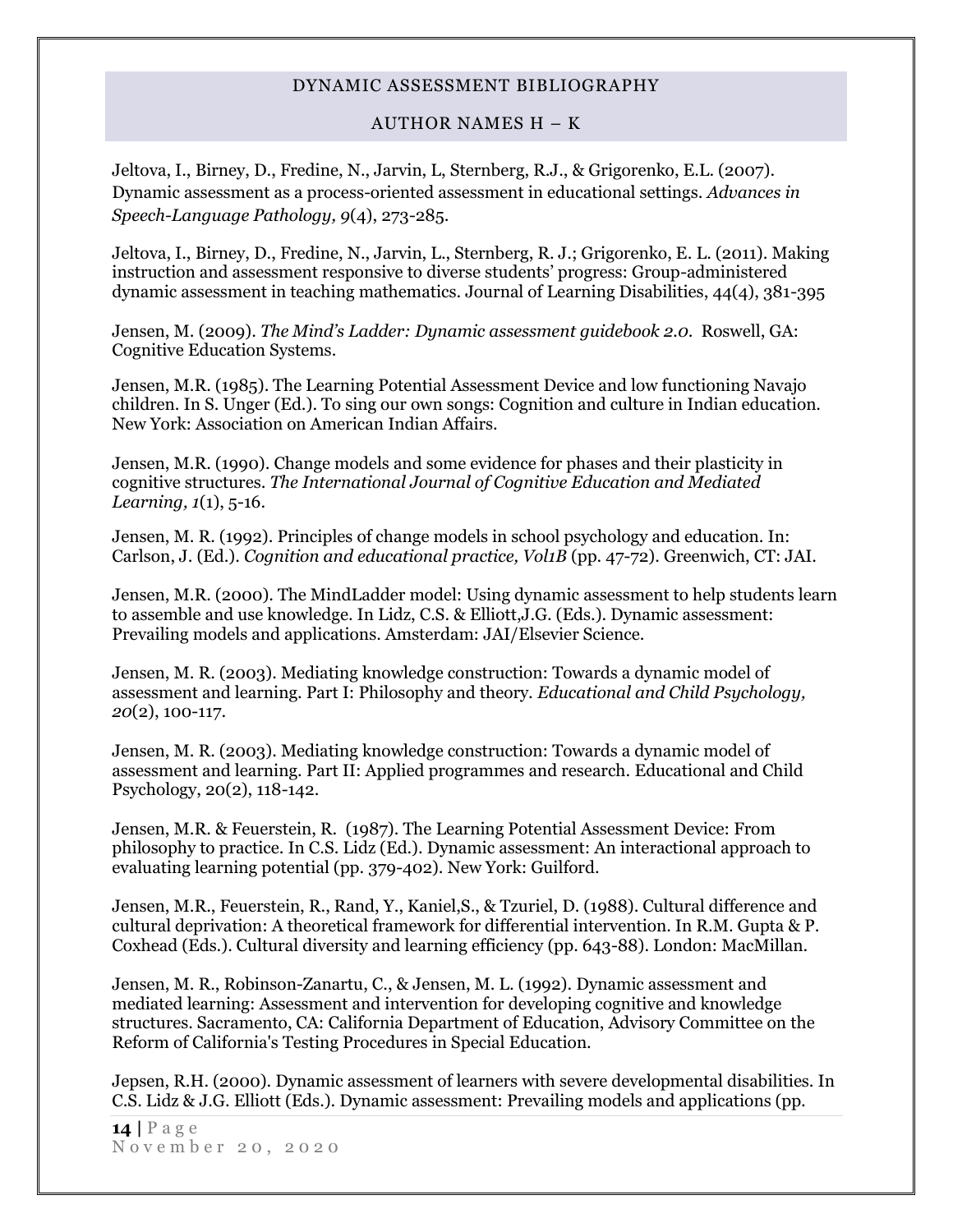### AUTHOR NAMES H – K

577-605). Amsterdam: JAI/Elsevier Science.

Jepsen, R.H. & Lidz, C.S. (2000). Group dynamic assessment procedure: Reliability and validity of a cognitive assessment procedure with adolescents with developmental disabilities. *Journal of Cognitive Education and Psychology, 1* (1)(electronic journal from International Association of Cognitive Education webpage [\(www.iace.coged.org\)](http://www.iace.coged.org/).

Jessen, L. F. (2009). Dynamisk kartlegging og dysleksi: en kvalitativ studie om dynamisk kartlegging og leseferdigheter hos elever med dysleksi. Masteroppgave i Pedagogisk-psykologisk rådgivning Det utdanningsvitenskapelige fakultet Pedagogisk forskningsinstitutt , UNIVERSITETET I OSLO.

Jiang, S-C. (2006). A study of the Learning Potential Assessment of Mental Ability for Preschool Children with immigrant mothers from South East Asia. Kaohsiung Normal University Journal [Gao Xiong Shi Da Xue Bao], 12, 43-66. Jitendra, A.K. (1992). An investigation of third-grade students' mathematical word problem-solving utilizing assessment. Dissertation Abstracts International, 52(9-A), 3177.

Jitendra, A.K. & Kaneenui, E.J. (1993). Dynamic assessment as a compensatory assessment approach: A description and analysis. RASE:Remedial & Special Education, 14(5), 6-18.

Jitendra, A.K. & Kameenui, E.J. (1993). An exploratory study of dynamic assessment involving two instructional strategies on experts and novices' performance in solving part-whole mathematical word problems. Diagnostique, 18, 305-324.

Jitendra, A.K., Kameenui, E.J. & Carnine, D.W. (1994). An exploratory evaluation of dynamic assessment and the role of basals on comprehension of mathematical operations. Education & Treatment of Children, 17(2), 139-162.

Jitendra, A.K. & Rohena-Diaz, E. (1996). Language assessment of students who are linguistically diverse: Why a discrete approach is not the answer. School Psychology Review, 25(1), 40-56.

Johnson, D.L. (2008). Rapid dynamic assessment of expertise: A comparison of performance and mental efficiency measures in accordance with cognitive load theory. Dissertation Abstracts International Section A: Humanities and Social Sciences, 68(11-A), 4674.

Johnson, K., Haywood, H. C., & Hays, D. R. Effects of failure within the test on subsequent subtest performance. Paper presented at the Third International Conference of the International Association for Cognitive Education, Riverside, California, February, 1992.

Johnson, K. E. (2006). The sociocultural turn and its challenges for second language teacher education. TESOL Quarterly, 40, 235-257.

Johnsson, A., Mattheos, N., Svingby, G., & Attström, R. (2007). Dynamic Assessment and the "Interactive Examination". *Educational Technology & Society, 10* (4), 17-27.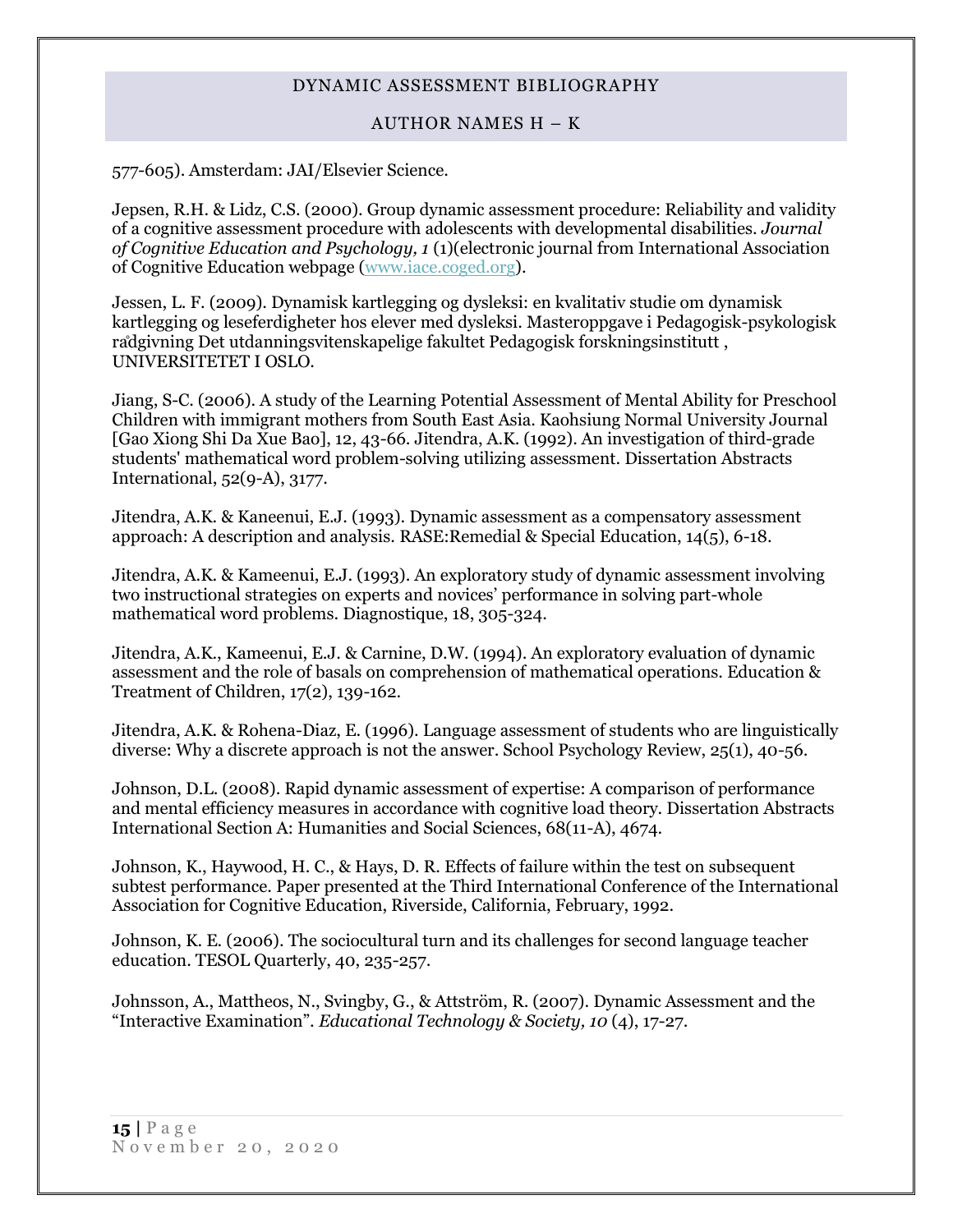### AUTHOR NAMES H – K

Johnston, J.R. (2008). Narratives: Twenty-five years later. Topics in Language Disorders, 28(2), 93-98.

Johnston, P.H. (1990). A Vygotskian perspective on assessment in reading. In S.B.Sigmon (Ed.). Critical voices on special education: Problems and progress concerning the mildly handicapped (pp. 103-119). Albany, NY: State University of New York Press.

Joly, M. C. R. A., and Schiavoni, A. (2013). *Teste Informatizado e Dinamico de Escrita. Projeto de pesquisa*. Universidade de Brasília: Programa de Pós-graduação em Processos de Desenvolvimento e Aprendizagem, Brazil.

Joly, M. C. R. A., Schiavoni, A., Agostinho, A., and Dias, A. S. (2015). Avaliação dinâmica e produção textual: evidências de validade para o TIDE no Fundamental. *Cadernos Pós Graduação Distúrb. Desenvol.* 15, 50–62.

Jones, R.L. (1988). Psychoeducational assessment of minority group children: A casebook. Berkeley, CA: Cobb and Henry Publishers.

Jonsson, A., Mattheos, N., Svingby, G. & Attstrom, R. (2007). Dynamic assessment and the "interactive examination." Educational Technology & Society, 10(4), 17-27.

Jordan, R., Gray, S., Demeter, M., Lui, L., & Hmelo-Silver, C. (2009). An assessment of students' understanding of ecosystem concepts: Conflating ecological systems and cycles. *Applied Environmental Education and Communication: An International Journal, 8*(1),40-48.

Jukil, A.M. Y Hasan, H.S. (2015). An assessment of the sociocultural approach to teaching ، زانستة مرؤظايةتييةكان بةرطى 91. طؤظارى زانكؤ بؤ .Erbil-University Salahaddin at communication .ذمارة ،4. سالَى 19,),4(240-219

## <span id="page-15-0"></span> $K$  back to top

Kahn, R.J. (2000). Dynamic assessment of infants and toddlers. In C.S. Lidz & J.G. Elliott (Eds.). Dynamic assessment: Prevailing models and applications (pp. 325-373). Amsterdam: JAI/Elsevier Science.

Kahn, R.J. & King, S.R. (1997). Dynamic assessment procedures for assessing children's cognitive and emotional strengths and needs. Journal of Cognitive Education, 6(2), 101-114.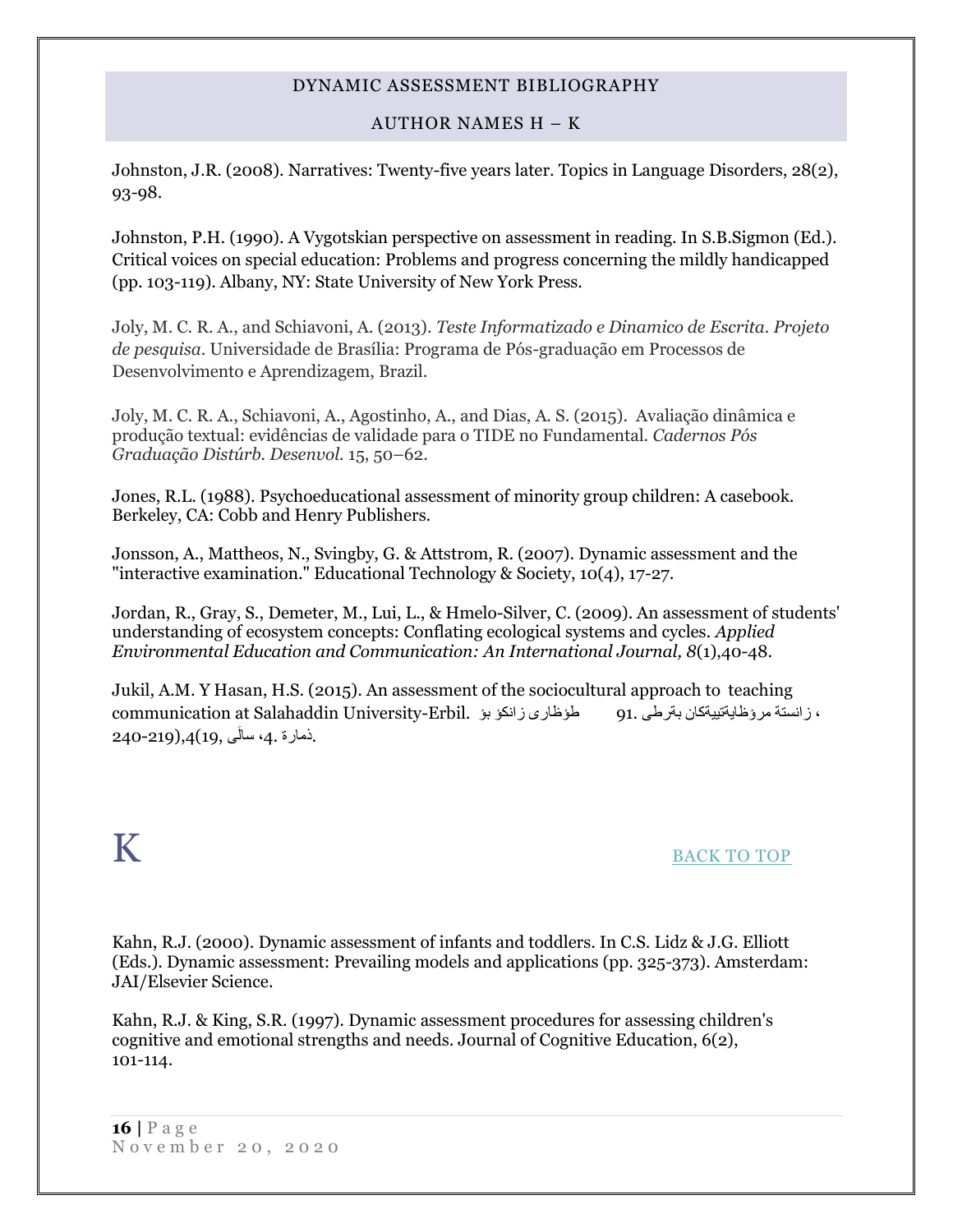### AUTHOR NAMES H – K

Kamali, M., Abbasi, M., & Sadighi, F. (2018). The effect of dynamic assessment on L2 grammar acquisition by Iranian EFL learners. *Applied Psycholinguistics, 2*5, 269- 292.

Kamrood, A. M., Davoudi, M., Amirian, S.M.R., & Ghaniabadi, S. (2018). Transcendence of learning in an online computerized dynamic test of English listening. *CAL-EI, 19 (1),* 23-42.

Kalyuga, S. (2005). Rapid dynamic assessment of expertise to improve the efficiency of adaptive E-learning. Educational Technology Research and Development, 53(3), 83-93.

Kanevsky, L. (1992). The Learning Game. In P. Klein & A.J. Tannenbaum (Eds.). To be young and gifted (pp. 204-241). Norwood, NJ: Ablex.

Kantor, Patricia Thatcher; Wagner, Richard K.; Torgesen, Joseph K.; Rashotte, Carol A. Comparing two forms of dynamic assessment and traditional assessment of preschool phonological awareness. Journal of Learning Disabilities, Vol 44(4), Jul-Aug 2011, 313-321.

Kao, Y-T. (2015). How interactive discussions support writing development: The application of a dynamic assessment for learning Chinese rhetoric*. Language Testing in Asia, 5:14.*

Kapantzoglou, M., Restrepo, M. A., Thompson, M. S. (2012). Dynamic assessment of word learning skills: Identifying language impairment in bilingual children. Language Speech and Hearing Services, 43, 81–96.

Kanevsky, L. (1994). Exploring the implications of dynamic and static assessments for gifted education. Exceptionality Education Canada, 4(2), 77-98.

Kanevsky, L. (1995). Learning potentials of gifted students. Roeper Review, 17(3), 157-163.

Kanevsky, L. S., & Geake, J. (2005). Validating a multifactor model of learning potential with gifted students and their peers. Journal for the Education of the Gifted, 28(2), 192-217.

Kanevsky, L. & Rapagna, S.O. (1990). Dynamic analysis of problem-solving by average and high ability children. Canadian Journal of Special Education,  $6(1)$ , 15-30.

Kang, Y.S. (1998). Dynamic assessment as a method of measuring intellectual ability of children with special needs. Educational Research, 8, 41-60.

Kaniel, S. (1992). The effect of mediation on level of performance and distribution of errors in the Raven Progressive Matrices Test: A comparison of Ethiopian immigrant andnative Israeli adolescents. International Journal of Cognitive Education and Mediated Learning, 2, 17-24.

Kaniel, S. (2000). A metacognitive decision-making model for dynamic assessment and intervention. In C.S. Lidz & J.G. Elliott (Eds.). Dynamic assessment: Prevailing models and applications (pp. 643-679). Amsterdam: JAI/Elsevier Science.

Kaniel, S. (2001). Not all testing is dynamic testing: Overcoming the fuzzy identity of dynamic assessment. Issues in Education, 7, 211-224.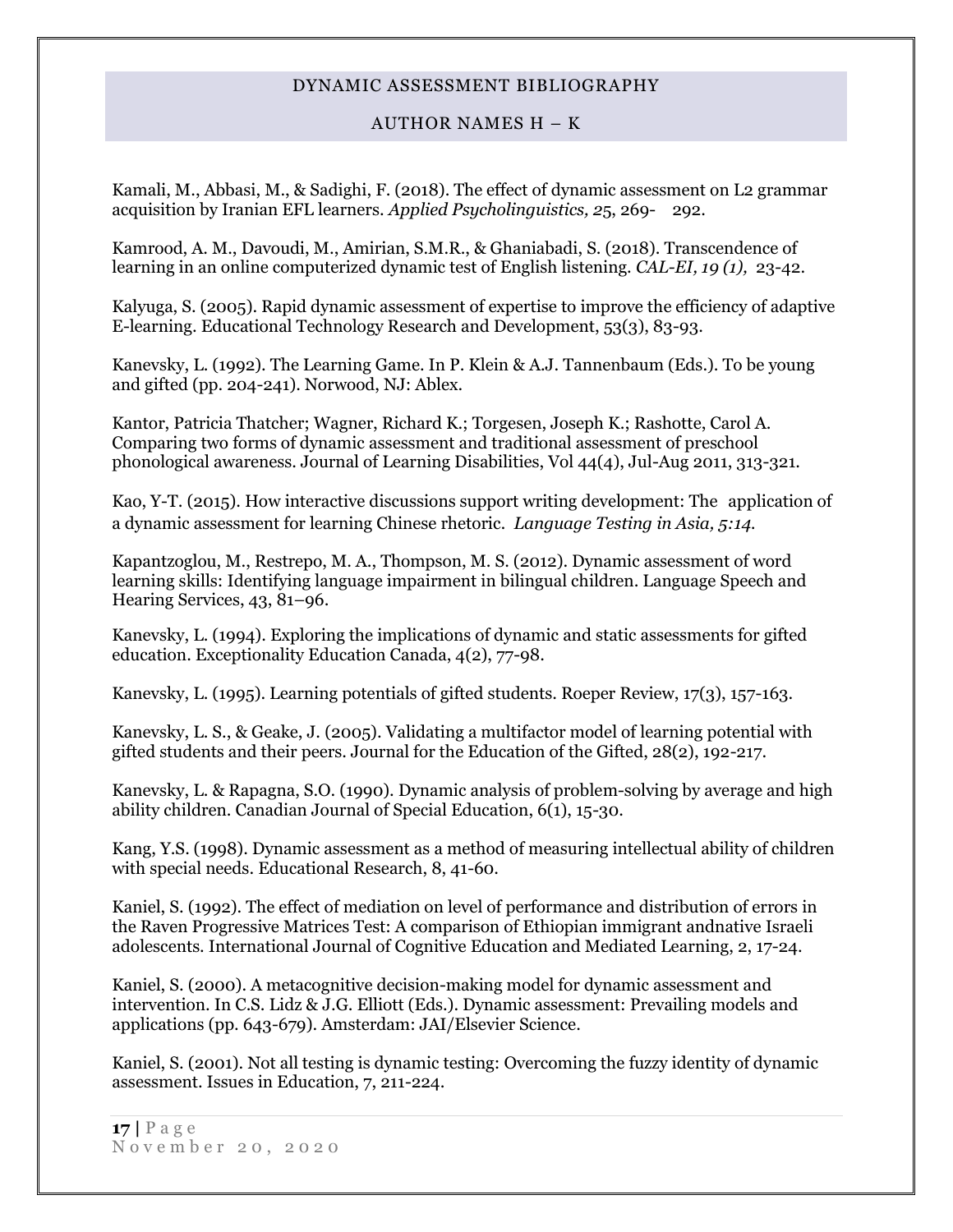### AUTHOR NAMES H – K

Kaniel, S. (2010), Doman Specific vs Domain General Implications for Dynamic Assessment. Gifted Education International, 26, 93-10.

Kaniel, S., Feuerstein, R., Rand, Y., Jensen, M. & Tzuriel, D. (1987). Prerequisites for assessment of learning potential: The LPAD model. In C.S. Lidz (Ed.), Dynamic assessment: An interaction approach to evaluation of learning potential (pp. 196-214). New York: Guilford.

Kaniel, S. & Fisherman, S. (1991). Level of performance and distribution of errors in the Progressive Matrices Test: A comparison between Ethiopian and Israeli adolescents. International Journal of Psychology, 26, 25-33.

Kaniel, S. & Reichenberg, R. (1990). Dynamic assessment and cognitive programs for disadvantaged gifted children. Gifted Education International, 7(1), 9-15.

Kaniel, S. & Tzuriel, D. (1992). Mediated Learning Experience approach in assessment and treatmentof borderline psychotic adolescents. In H.C. Haywood & D. Tzuriel (Eds.), Interactive assessment. New York: Springer Verlag.

Kaniel, S., Tzuriel, D., Feuerstein, R., Ben-Shachar, N., & Eitan, T. (1991). Dynamic assessment: Learning and transfer abilities of Ethiopian immigrants to Israel. In R. Feuerstein, P.S. Klein,and A.J. Tannenbaum (Eds.). Mediated Learning Experience (MLE): Theoretical,Psychosocial and learning implications. London: Freund.

Kantor, P.T., Wagner, R, K., Torgesen, J. K.& Rashotte, C. A. (2011). Comparing two forms of dynamic assessment and traditional assessment of preschool phonological awareness. Journal of Learning Disabilities, 44(4), 313-321.

Kao, Y-T. (2015). How interactive discussions support writing development: The application of dynamic assessment for learning Chinese rhetoric. *Language Testing in Asia*, 5:14.

Kapantzoglou, M., Restrepo, M.A. & Thompson, M. S. (2012). Dynamic assessment of word learning skills: Identifying language impairment in bilingual children. Language, Speech, and Hearing Services in Schools, 43(1), 81-96.

Kar, B.C., Dash, U.N., Das, J.P. & Carlson, J. (1993). Two experiements on the dynamic assessment of planning. Learning & Individual Differences, 5(1), 13-29.

Karimi, M.N. & Shaflee, Z. (2014). Iranian EFL teachers' perception of dynamic assessment: Exploring the role of education and length of service. The Australian Journal of Teacher Education, 39(8).

Karpov, Y.V. (2000). Dynamic assessment of the level of internalization of elementary school children's problem-solving activity. In C.S. Lidz & J.G.Elliott (Eds). Dynamic assessment:Prevailing models and applications (pp. 133-154). Amsterdam: Elsevier Science.

Karpov, Y.V. (2008). Do all dynamic assessment techniques assess learning potential? Journal of Cognitive Education and Psychology, 7(3), 411-418.

Karpov, Y. V.( 2010), [Review of Dynamic assessment in practice: Clinical and educational](http://psycnet.apa.org/index.cfm?fa=search.displayRecord&id=B6F4B90D-9E21-EC1C-6F6D-88415430527F&resultID=13&page=1&dbTab=all)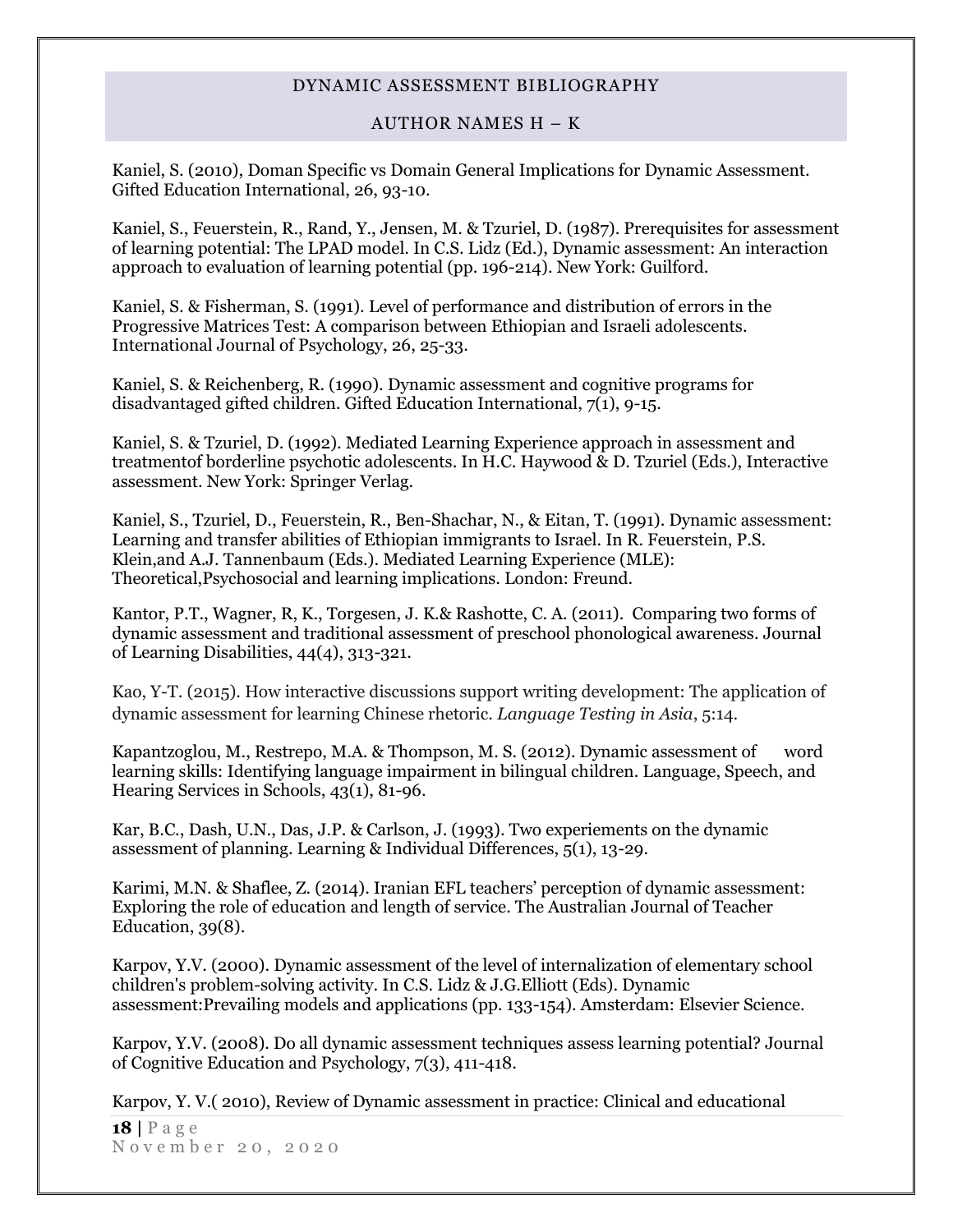### AUTHOR NAMES H – K

[applications.](http://psycnet.apa.org/index.cfm?fa=search.displayRecord&id=B6F4B90D-9E21-EC1C-6F6D-88415430527F&resultID=13&page=1&dbTab=all) *Journal of Psychoeducational Assessment, 28(2*), 63-166.

Karpov, Y. V.& Haywood, H. C. (1998). Two ways to elaborate Vygotsky? concept of mediation: Implications for education. American Psychologist, 53 (1), 27-36.

Karpov, Y.V.,& Tzuriel, D. (2009a). Dynamic assessment: Progress,pProblems, and prospects. *Journal of Cognitive Education and Psychology, 8*(3), 228-237.

Katz, N. (et al.) (2012). Dynamic Lowenstein Occupational Therapy Cognitive Assessment: Evaluation of potential to change in cognitive performance.American Journal of Occupational Therapy 66(2), 207-214.

Katz, N., Golstand, S., Bar-Ilan, R.T., & Parush. S. (2007). The Dynamic Occupational Therapy Cognitive Assessment for Children (DOTCA-Ch): A new instrument for assessing learning potential. American Journal of Occupational Therapy, 61(1), 41-52.

Katz, N., Livni, L., Bar-Haim Erez, A., & Averbuch, S. (2011). Dynamic Lowenstein Occupational Therapy Cognitive Assessment. Pequannock, NJ: Maddak.

Katz, N., Parush, S., & Traub Bar-Illan, R. (2005). Dynamic Occupational Therapy Cognitive Assessment for Children. Pequannock, NJ: Maddak.

Katz, N., Weiss, P., & Kozulin, A. (2011). Dynamic cognitive intervention: Application in occupational therapy (pp. 323-350). In N. Katz (Ed.). Cognition, occupation, and participation across the life span: Neuroscience, neurorehabilitation, and models of intervention in occupational therapy. Bethesda, MD: AOTA.

Keane, K.J. (1987). Assessing deaf children. In C.S. Lidz (Ed.). Dynamic assessment: An interactional approach to evaluating learning potential (pp. 360-376). New York: Guilford.

Kelley, E.S. & Goldstein, H. (2019). Examining performance on a process-based assessment of word learning in relation to vocabulary knowledge and learning in vocabulary intervention. *Seminars in Speech and Language.* DOI:10.1055/s-0039- 1688447

Kennedy, H. (2006). Analysis of assessment and intervention frameworks in educational psychology services in Scotland: Past, present, and possible worlds. School Psychology International, 27 (5), 515-534.

Kerwin, M.L. (1989). Static versus dynamic assessment of intelligence. Dissertation Abstracts International, 50(6-B), 2645.

Kester, E.S. & Pe?a, E.D. (2001). Outcomes of dynamic assessment with culturally and linguistically diverse students: A comparison of three teaching methods within a test-teach-test framework. Journal of Cognitive Education and Psychology, 2, 42-49. (online: [http://www.iacep.coged.org/journal\)](http://www.iacep.coged.org/journal)

Khaghaninejad, M.S. (2015). *Dynamic assessment: From theory to practice*. Omniscriptum Gmbh & Company Kg.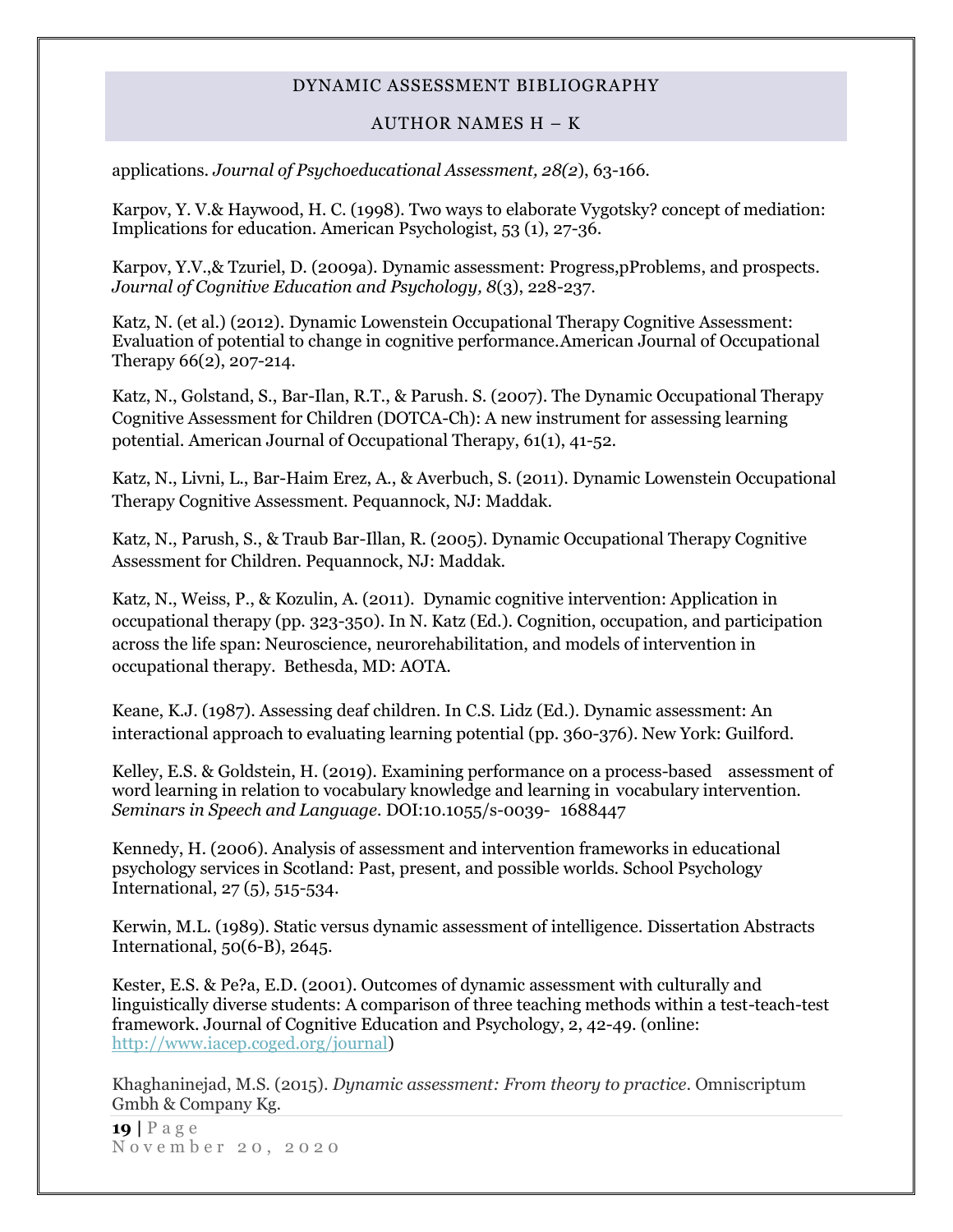### AUTHOR NAMES H – K

Khani, M.S. & Gamlin, P.J. (1996). Validating the Similarity Thinking Instrument with preschool children: An investigation of the ability of young children to generalize knowledge. In M.G. Luther, E. Cole et al. (Eds.). Dynamic assessment for instruction: From theory to application (pp. 127-145). North York, ON: Captus.

Khedr, A.S. (2015). Dynamic assessment strategies and their relationship to annual tests' results with general education teachers. Q Science Proceedings: Vol. 2015, Conference on Education 2015. Partners in Excellence, 31. DOI: 10.5339/qproc.2015.coe.31 <http://www.qscience.com/doi/abs/10.5339/qproc.2015.coe.31>

Khodabakhsh, S., Abbasian G-R, & Rashtchi, M. (2018). Incorporation of dynamic assessment models into developing language awareness and metacognitive strategy use in writing classes. *Journal of Modern Research in English Language Studies 5(4),* 55-79.

Khonamri, F., & Sana'ati, M. K. (2014). The Impacts of Dynamic Assessment and CALL on Critical Reading: An Interventionist Approach. Procedia-Social and Behavioral Sciences, 98, 982-989.Procedia-Social and Behavioral Sciences, 98, 982-989.

Khoshsima, H. & Rezaee, A. (2016). Applicability of peer-dynamic assessment in crowded second language classes. *Journal of Language Teaching and Research, 7 (5)*, 929-935.

Khoshsima, H., Saed, A., & Mortazavi, M. (2016). The impact of interactionist dynamic assessment on explanation of writing ability of intermediate EFL learners. *International Journal of Language and Linguistics, 4(5), 1*83-189.

Khojasteh, A. & Zarei, A.A. (2020). Models of dynamic assessment affecting the learning of English lexical collocations. Journal of Language Horizons,

Khoyi, S.V.M. (2016). *Dynamic assessment of pragmatics: Mediating interlanguage pragmatic development in practice.Germany:* LAP LAMBERT Academic Publishing.

Kibrick, M.C. (2014). Cognitive hierarchies of mathematics learning: An analysis of the ST Math curriculum. Dissertation Abstracts International Section A: Humanities and Social Sciences, 74 (7-A(E)). No Pagination Specified.

Kim, Nam Ju, "Enhancing Students' Higher Order Thinking Skills through Computer-based Scaffolding in Problem-based Learning" (2017). All Graduate Theses and Dissertations. 5488. <http://digitalcommons.usu.edu/etd/5488>

Kim, N.J., Belland, B.R. & Walker, A.E. (2017). Effectiveness of computer-based scaffolding in the context of problem-based learning for STEM education: Bayesian meta-analysis*. Educational Psychology Review*, 1-33.

Kim, A-Y. & Kim, H.J. (2017). The effectiveness of instructor feedback for learning-oriented language assessment: Using an integrated reading-to-write task for English for academic purposes. *Assessing Writing, 32*, 57-71.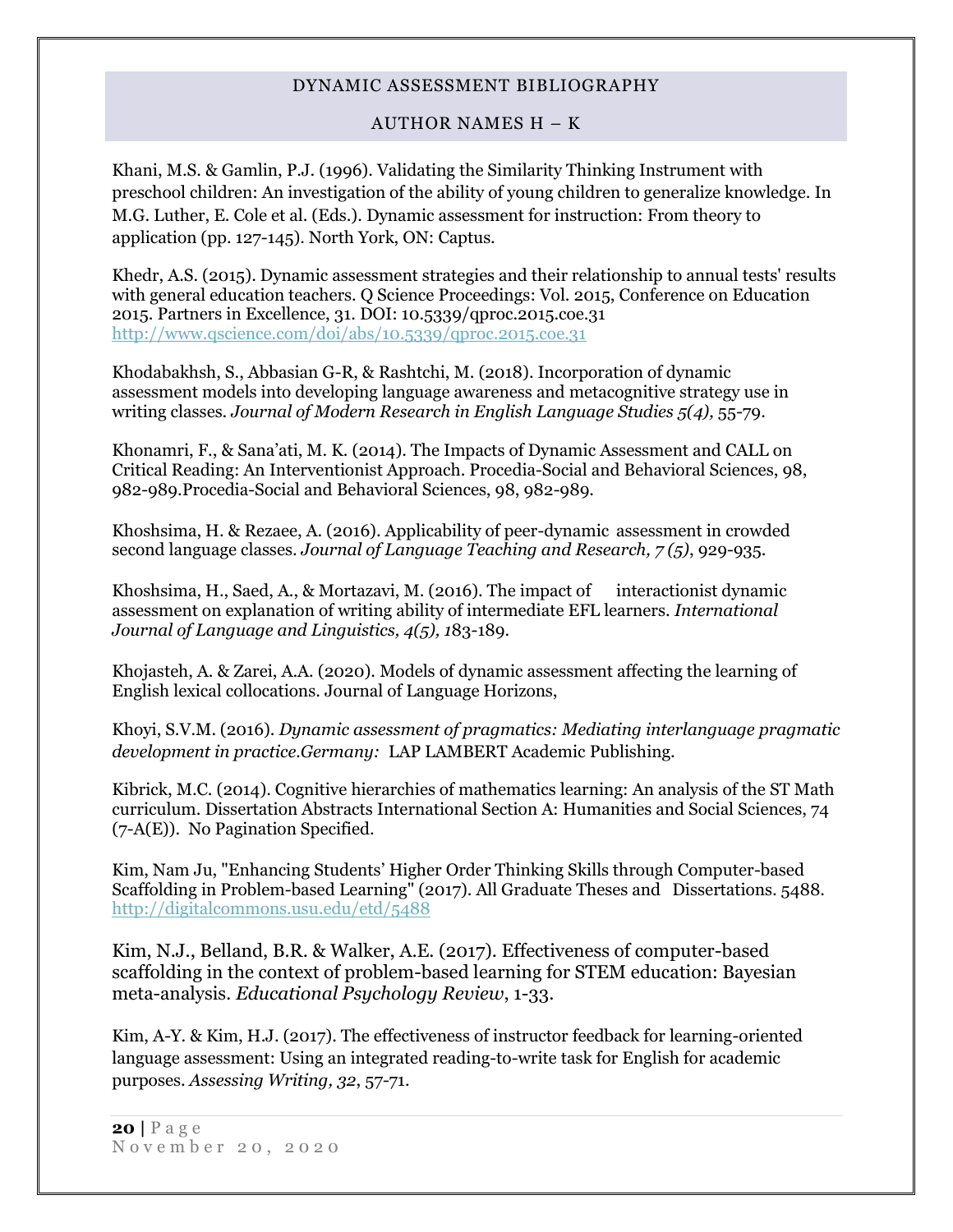### AUTHOR NAMES H – K

King, M. R., Binger, C. & Kent-Walsh, J. (2015). Using dynamic assessment to evaluate the expressive syntax of children who use augmentative ant alternative communication. *Augmentative & Alternative Communication, 31(1).*

King, M.R., Binger, C., & Kent-Walsh, J. (2015). Using dynamic assessment to evaluate the expressive syntax of children who use augmentive and alternative communication. (doi: 10.3109/07434618.2014.995779), Augmentive and Alternative Communication, 31, pp. 1-14.

King, M.R., Binger, C., & Kent-Walsh, J. (2015). Using dynamic assessment to evaluate the expressive syntax of children who use augmentative and alternative communication. *Augmentative & Alternative Communication, 3(1*).

Kingston, N. M., Karvonen, M., Thompson, J. R., Wehmeyer, M. L., & Shogren, K. A. (2017). Fostering Inclusion of Students with Significant Cognitive Disabilities by Using Learning Map Models and Map-Based Assessments. *Inclusion*, *5*(2), 110-120.

Kirkwood, M.W., Weiler, M.D., Holmes Bernstein, J., Forbes, P.W., & Waber, D.P. (2001). Sources of poor performance on the Rey-Osterrieth Complex Figure Test among children with learning difficulties: A dynamic assessment approach. Clinical Neuropsychologist, 15(3), 345- 356.

Kirschenbaum, R.J. (1998). Dynamic assessment and its use with underserved gifted and talented populations. Gifted Child Quarterly, 42(3), 140-147.

Klauer, K.J. (1990). A process theory of inductive reasoning tested by the teaching of domainspecific thinking strategies. European Journal of Psychology of Education, 5, 191-206.

Klauer, K.J. (1993). Learning potential testing. The effect of retesting. In J.H.M. Hamers, K. Sijtsma, et al. (Eds.). Learning potential assessment:Theoretical, methodological and practical issues (pp. 135-152). Lisse: Swets & Zeitlinger.

Klein P.S. & Tzuriel, D. (1986). Preschoolers' type of temperament as predictor of potential learning disability. Israeli Journal of Psychiatry and Related Disciplines, 23, 49-61.

Kletzien, S.B. & Bednar, M.R. (1990). Dynamic assessment for at-risk readers. Journal of Reading, 33(7), 528-533.

Kline, S.R. (1997). Sociocultural influences on the development of cognitive processing as measured by the PASS+S Dynamic Assessment. Dissertation Abstracts International Section A: Humanities & Social Sciences, 57(8-A), 3392.

Kluger, A. N. & DeNisi, A. (1996). The effects of feedback interventions on performance: a historical review, a meta-analysis, and a preliminary feedback intervention Theory. *Psychological Bulletin,* **119**(2), 254-284.

Knoch, U., & Macqueen, S. (2017). Assessment in the L2 Classroom. *The Routledge Handbook of Instructed Second Language Acquisition*, 181.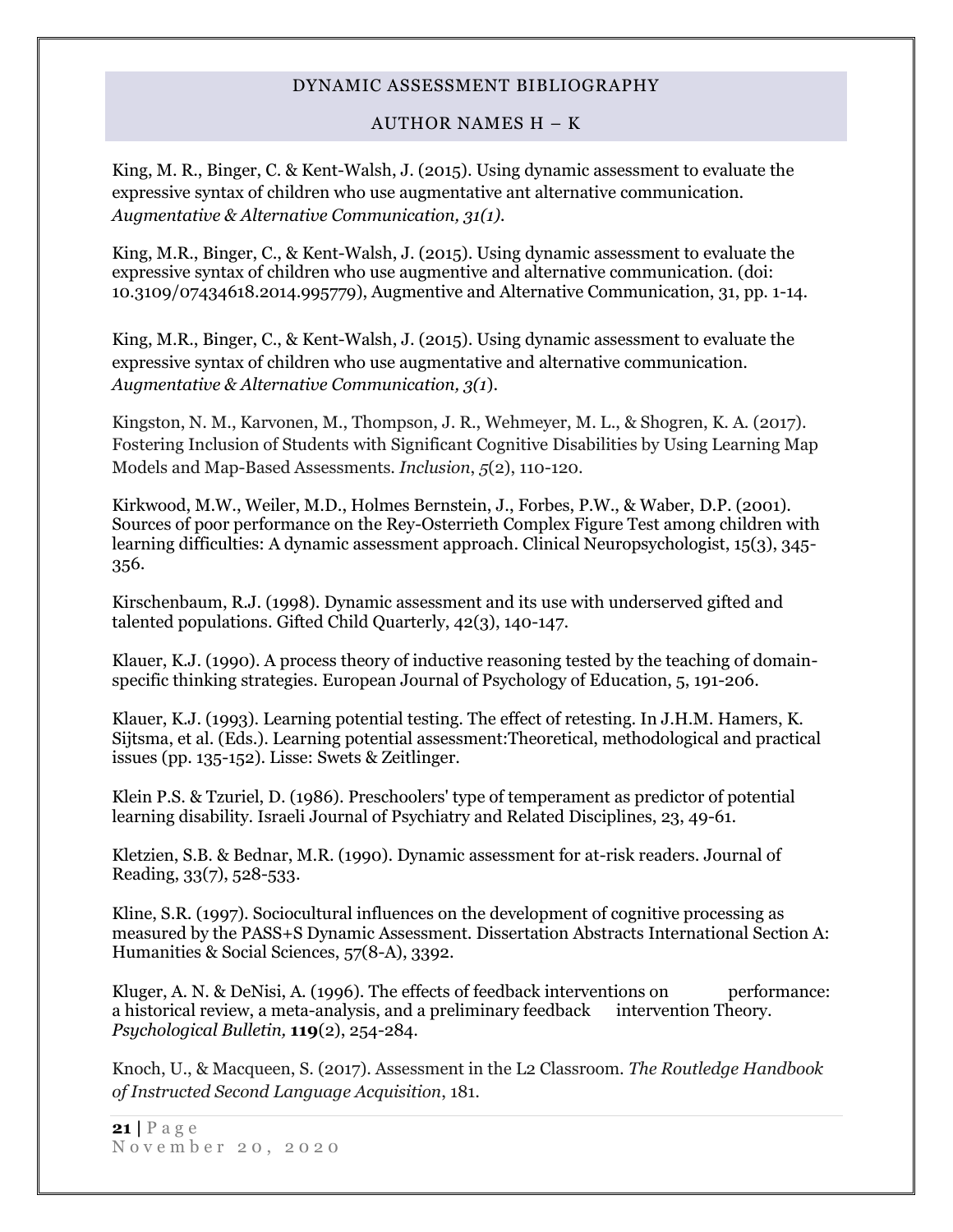### AUTHOR NAMES H – K

Knodel, M (1996). Dynamic assessment of written language. Unpublished master's thesis. University of Calgary (Canada), file 2083Knodel.pdf

Knousi, I. (2018). *Negotiating the zone of proximal development in a pre-university advanced academic writing classroom* Toronto, Canada: The Ontario Institute for Studies in Education, University of Toronto, Department of Curriculum, Teaching and Learning, unpublished Ph.D. thesis.

Knutson, J.S., Simmons, D.C., Good, R., III, McD, S.H. (2004). Specially designed assessment and instruction for children who have not responded adequately to reading intervention. Assessment for Effective Instruction, 29(4), 47-58.

Koehler, L.S. (1978). Learning potential assessment of a hearing-impaired population. Dissertation Abstracts International, 38(12-A), 7271.

Koh, K. (2019). A tale of two education systems, Chapter 3. In K. Koh, C. DePass, & S. Steel (Eds.). Developing teachers'assessment literacy.Transgressions: Cultural Studies and Education, Volume 134.Brill/Sense.

Kolahdouz, F., Hassan, A., Farzad, R., & Mehdi, J.N. (2017). Exploring students' attitudes towards dynamic assessment. *Educational Strategies, 10(5),* 414-422.

Kolakowsky, S.A. (1998). Assessing learning potential in patients with brain injury: Dynamic assessment. NeuroRehabilitation, 11(3), 227-238.

Kong, J. E. & Orosco, M.J. (2015). Word-problem-solving strategy for minority students at risk for math difficulties. Learning Disability Quarterly

[Kong, J. E.](http://psycnet.apa.org/index.cfm?fa=search.searchResults&latSearchType=a&term=Kong,%20Jennifer%20E.) & [Orosco, M.](http://psycnet.apa.org/index.cfm?fa=search.searchResults&latSearchType=a&term=Orosco,%20Michael%20J.) J. (2016). Word-problem-solving strategy for minority students at risk for math difficulties. *Learning Disability Quarterly,39(3*), 171-181. http://dx.doi.org/10.1177/0731948715607347

Kovalcikova, I.(Ed.) (2010). Dynamic testing and assessment oflatent learning capacities. *Sosyal Bilimler Arasturmalan Dergisi, 1,* 47-53.

Kozulin, A. (2005). Learning potential score as a predictor of sensitivity to cognitive intervention. Educational & Child Psychology, 22(1), 29-39.

Kozulin, A. (2007). Dynamic assessment and cognitive intervention. In L. Florian (Ed). Sage handbook of special education (pp. 553-572). Los Angeles, CA: SAGE Publications Ltd.

Kozulin, A. (2008a). Evidence of culture-dependency and modifiability of spatial memory of young adults. Journal of Cognitive Education and Psychology, 7(1), 70-80.

Kozulin, A (2008b). Sociocultural paradigm. In J.W. Clegg (Ed.). The observation of Human Systerms: Lessons from the history of anti-reductionistic empirical psychology (pp. 9-28). New Brunswick, NJ: Transaction Publishers.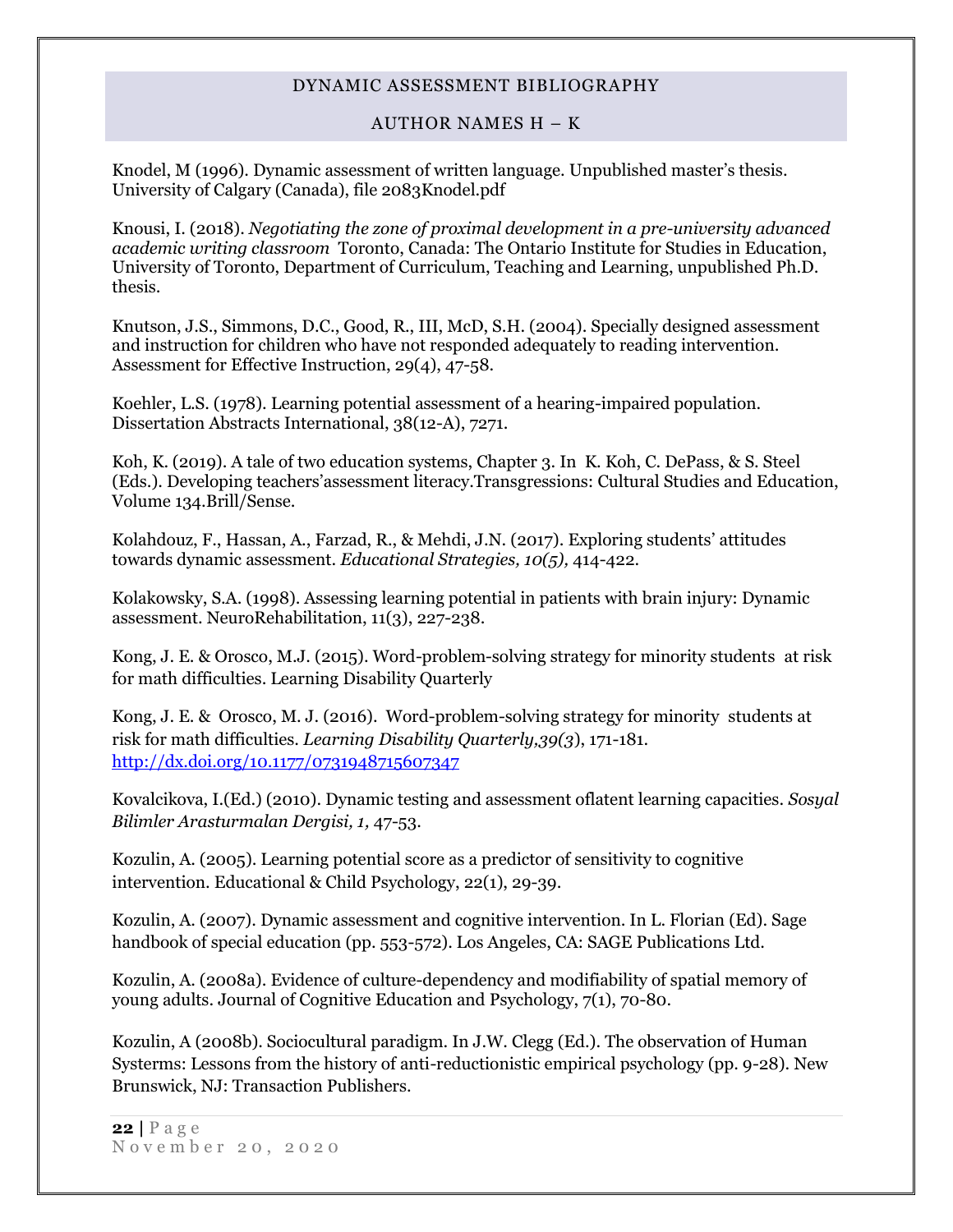### AUTHOR NAMES H – K

Kozulin, A. (2009). Cognitive modifiability of new immigrant adults. Mind, Culture, and Activity, 16, 117–129.

Kozulin, A. (2009). Commentary on Karpov and Tzuriel. *Journal of Cognitive Education and Psychology, 8*(3), 242-245.

Kozulin, A. (2010). Same cognitive performance, different learning potential: Dynamic assessment of young adults with identical cognitive performance. *Journal of Cognitive Education and Psychology, 9*(3), *273 -284.*

Kozulin, A. (2011). Learning potential and cognitive modifiability. Assessment in Education: Principles, Policy & Practice, 18(2), 169-181.

Kozulin, A. (2014). Dynamic assessment in search of its identify. In A. Yasnitsky, R. van der Veer, & M. Ferrari (Eds.). *The Cambridge handbook of cultural-Hhstorical psychology* (pp. 126-147). NY: Cambridge University Press.

Kozulin, A. (2015). Dynamic assessment of adult learners' logical problem solving: A pilot study with the Flags Test. *Journal of Cognitive Education and Psychology, 14(2),* 219-230.

Kozulin, Alex. Review of Intelligence and how to get it: Why schools and culture count. Journal of Cognitive Education and Psychology, Vol 10(1), Mar 2011, 132-135.

Kozulin, Alex. Introduction to Vygotsky's "The dynamics of the schoolchild's mental development in relation to teaching and learning."Journal of Cognitive Education and Psychology, Vol 10(2), 2011, 195-197.

Kozulin, A. (2011a). Cognitive aspects of the transition from a traditional to a modern technological society. In P. Portes &. S. Salas (Eds.). *Vygotsky in 21st century society: Advances in cultural historical theory and praxis with non-dominant communities.* NY: Peter Lang.

Kozulin, A. (2011b)[. Learning potential and](http://www.ingentaconnect.com/search/article?title=%22dynamic+assessment&title_type=tka&year_from=1998&year_to=2009&database=1&pageSize=50&index=6) cognitive modifiability. *[Assessment in Education:](http://www.ingentaconnect.com/content/routledg/caie)  [Principles, Policy and Practice](http://www.ingentaconnect.com/content/routledg/caie)*, *18*(2), 169-181.

Kozulin, A. (2014). Dynamic assessment in search of its identify. In A. Yasnitsky, R. van der Veer, & M. Ferrari (Eds.). The Cambridge handbook of cultural-historical psychology (pp. 126- 147). NY: Cambridge University Press.

Kozulin, A. & Falik, L. (1995). Dynamic cognitive assessment of the child. Current Directions in Psychological Science, 4(6), 192-196.

Kozulin, A. & Garb,E. (2002). Dynamic assessment of EFL text comprehension. School Psychology International, 23(1), 112-127.

Kozulin, A. & Garb, E. (2004). Dynamic assessment of literacy: English as a third language. European Journal of Psychology of Education, 19(1), 65-77.

**23 |** P a g e November 20, 2020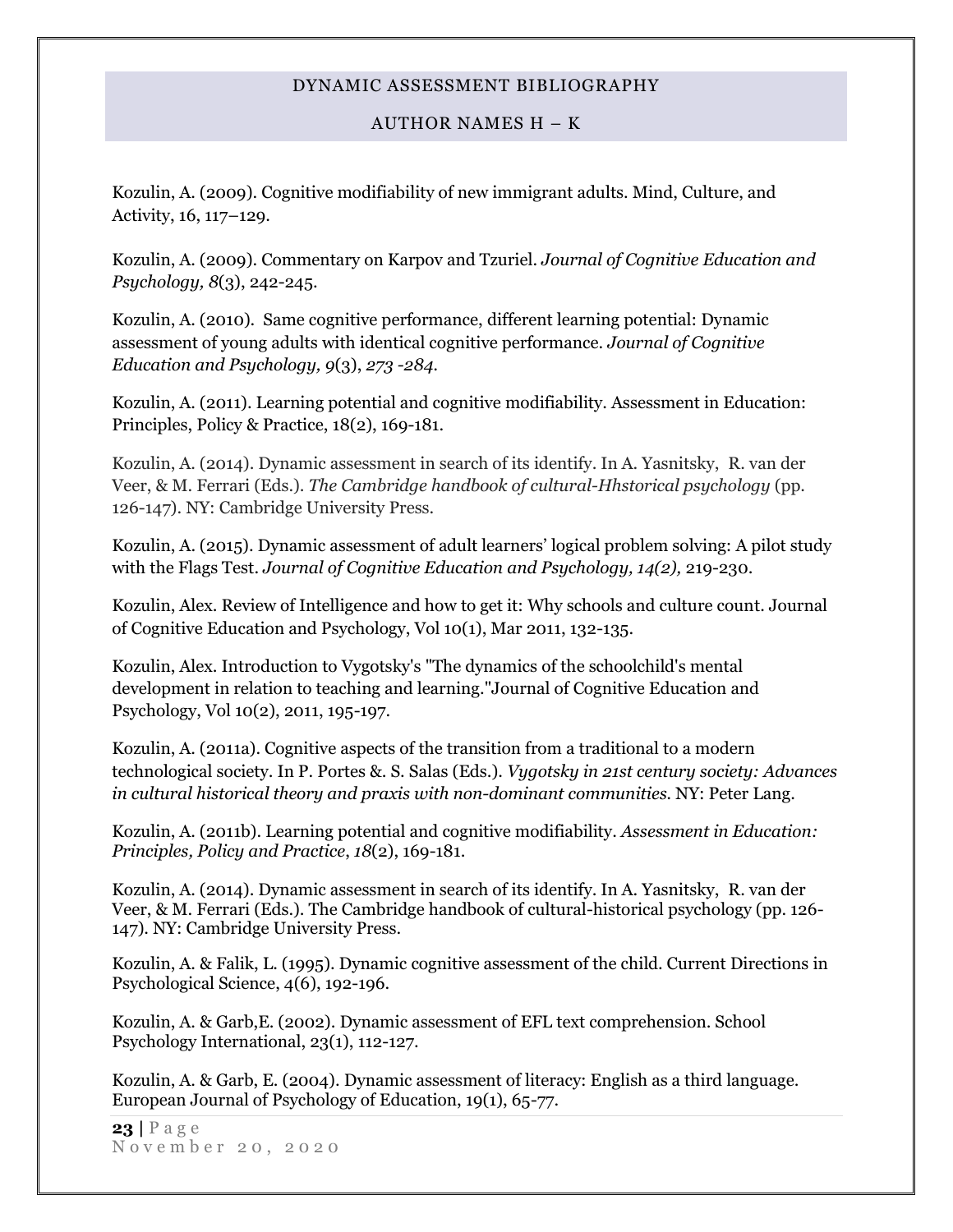AUTHOR NAMES H – K

Kozulin, A. & Levi, T. (2019). EFL learning potential: General or modular? *Journal of Cognitive Education and Psychology, 17(1).*

Kozulin, A. & Rand, Y. (2000). (Eds.). Experience of mediated learning: An impact of Feuerstein's theory in education and psychology. Elmsford, NY: Pergamon.

Kragler, S. (1989). Dynamic versus static assessment: A comparison of the effects of each on the reading placement of Chapter 1 students. Research report. ED327808

Kramer, K., Mallett, P., Schneider, P. & Hayward, D. (2009). Dynamic assessment of narratives with grade 3 children in a first nations community. *Canadian Journal of Speech-Language Pathology and Audiology, 33*(3), 119-128.

Kraemer, R., & Fabiano-Smith, L. (2017). Language Assessment of Latino English Learning Children: A Records Abstraction Study. *Journal of Latinos and Education*, 1-10.

Krapf, G.F. (1986). The effects of mediated intervention in advanced figural analogic problemsolving with deaf adolescents: Implications for dynamic process assessment. Dissertation Abstracts International, 47(3-A), 837-838.

Krejcova, K. (2015). Dynamic assessment in combination with video interaction guidance in preschool education. *International Education Studies 8(7*), 181-190.

Krulatz, A., Neokleous, G., & Ofte, I. (2020). Dynamic Assessment in University-Level CLIL: Forging mature L2 writers through mediation. *European Journal of Applied Linguistics and TEFL, 9(1)*. 47-64.

Ku, D.T., Shih, J-l & Hung, S-H. (2014). The integration of concept mapping in a dynamic assessment model for teaching and learning accounting. Journal of Educational Technology & Society, 17(1), 141-153.

Kueppers, K., Koelkebeck, K., Kohl, W., Kugel, H., Aroli, V., & Ohrmann, P. (2012). Anterior cingulate cortex activation is related to learning potential on the WCST in schizophrenia patients. Brain and Cognition, 79(3), 245-251.

Kuhleneier, H. (2018). Dynamic Assessment. Achtergrond en praktische toepassing voor leerlingen met een verstandelijke beperking. ToetsWijzer/Stichting Cito Instituut voor Toetsontwikkeling, www.toetswijzer

Kuhn, L. (2017). *A cross-sectional survey of educational psychologists' utilisation of dynamic assessment* (Doctoral dissertation, University of Pretoria).

Kumburu. S. & Pambas,T. (2018). Dynamic teaching and assessment intervention for reading difficulties in early grades: Experience from Dodoma, Tanzania. *Asian Journal of Management Sciences & Education, 7(1),* 36-46.